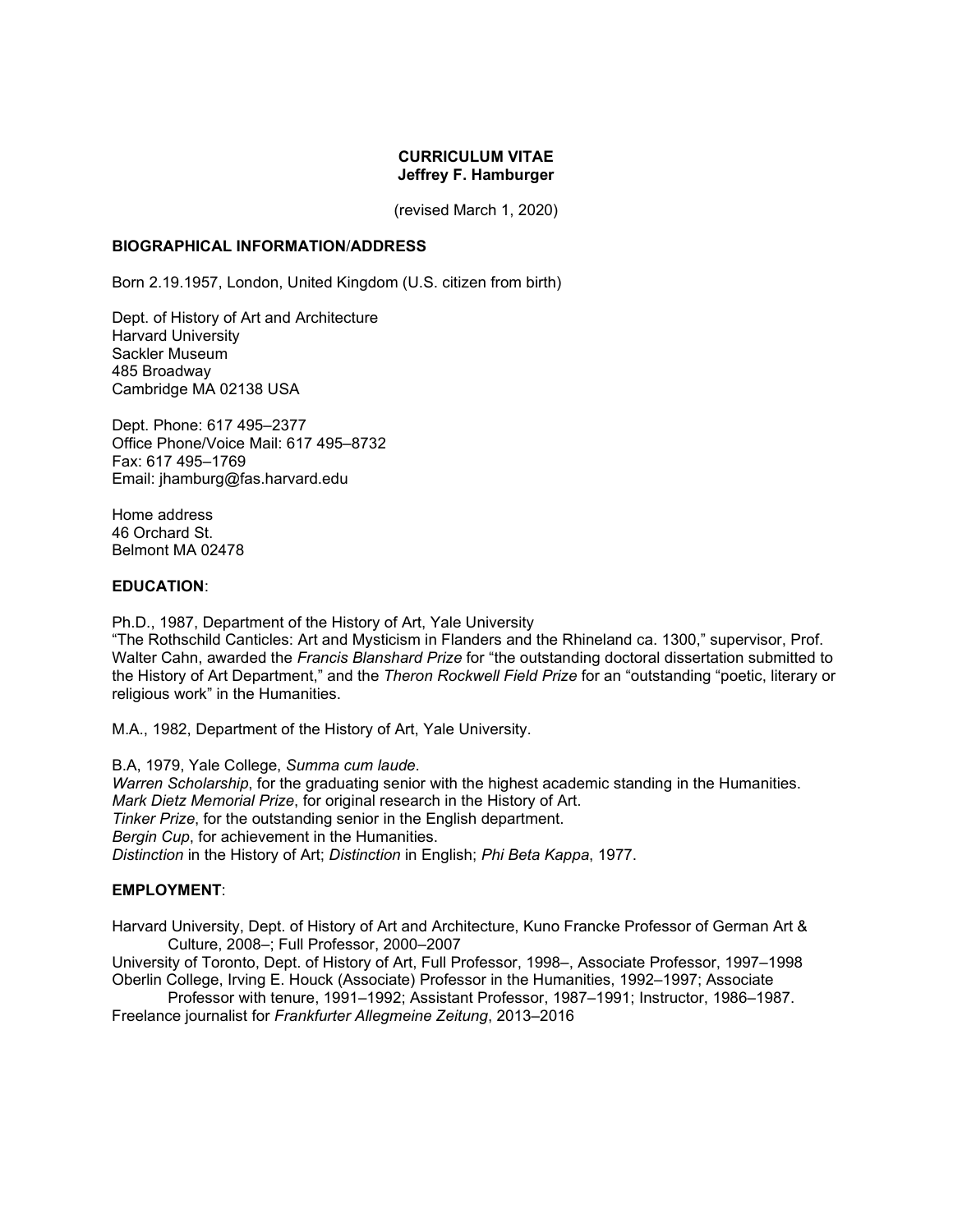# **VISITING PROFESSORSHIPS**

LECTIO Chair, University of Leuven, May, 2014

University of Hamburg, Kunsthistorisches Institut, June, 2014

École des Hautes Études, Paris, Groupe d'Anthropologie historique de l'Occident Médiéval (Prof. J.

Baschet) Professeur de Conférences Invité, April, 2012

Senior Visiting Fellow, Warburg Institute, London, March, 2012

Wolfgang Stammler Gastprofesseur, Freiburg i.Ü., 2009–2010

Aston Visiting Lecturership, Oxford University, April 2008

Erasmus Seminar, University of Notre Dame, "Image, Text and Context," June, 2005

Blockseminar, "Text und Bild: Buchmalerei und Druckgraphik in Schweizer Bibliotheken," Deutsches Seminar der Universität Zürich, January, 2005 (with Prof. Hildegard Keller)

Blockseminar, "Text und Bild: Buchmalerei in Schweizer Bibliotheken," Deutsches Seminar der Universität Zürich, November, 2003 (with Prof. Hildegard Keller)

École des Hautes Études, Paris, Groupe d'Anthropologie historique de l'Occident Médiéval (Prof. J.–C. Schmitt) Maître de Conférences Invité, May, 1997

# **HONORS**:

Kress-Beinecke Professorship, Center for Advanced Study in the Visual Arts, National Gallery of Art, Washington, D.C., 2019–2020

William Channing Cabot Fellow, Harvard University, 2016–2017

Corresponding Fellow, Monumenta Germaniae Historica, 2016

Bross Lectures, University of Chicago, 2015

Anneliese Maier Research Prize, Humboldt Foundation, 2015–2020

Honorary Degree, University of Bern, 2013

James and Suzanne Mellor Prize, National Museum of Women in the Arts, 2010

Elected Member, American Philosophical Society, 2010

Phi Beta Kappa teaching prize, Harvard University, 2009.

Elected Member of the American Academy of Arts & Sciences, 2009.

Elected Fellow of the Medieval Academy of America, 2001.

M.A. *honoris causa*, 2000, Harvard University.

College Art Association, *Charles Rufus Morey Prize*, 1999, "for an especially distinguished book in the History of Art," for *The Visual and the Visionary*.

Sixteenth–Century Studies Conference, *Roland H. Bainton Book Prize in Art & Music*, 1999, for *The* V*isual and the Visionary*.

International Congress of Medieval Studies, *Otto Gründler Prize*, 1999, for *Nuns as Artists*.

Finalist, *Charles Rufus Morey Prize*, College Art Association "for an especially distinguished book in the History of Art," 1998, for *Nuns as Artists*.

American Philosophical Society, *Jacques Barzun Prize in Cultural History*, 1998, for *Nuns as Artists*. Medieval Academy of America, *John Nicholas Brown Prize*, "for a first book or monograph on a medieval subject, judged to be of outstanding quality," 1994, for *The Rothschild Canticles*.

Council of Graduate Schools, *Gustave O. Arlt Award in the Humanities* made "to a young scholar teaching in the Humanities at an American University who has earned the doctorate within the past five years and who has published a book deemed to be of outstanding scholarly significance," 1991, for *The Rothschild Canticles*.

# **RESEARCH AWARDS**:

Kress-Beinecke Professorship, CASVA, National Gallery of Art, Washington DC, 2019–2020 NEH Fellowship, 2015–2016

Dumbarton Oaks, Visiting Scholar, 2015–2016

Mellon Foundation Planning Grant (Principal Investigator), 2011

Gerda–Henkel–Stiftung Research Award (German Manuscript Illumination in the Age of Gutenberg), 2011

Mellor Prize, American Museum for Women in the Arts, 2010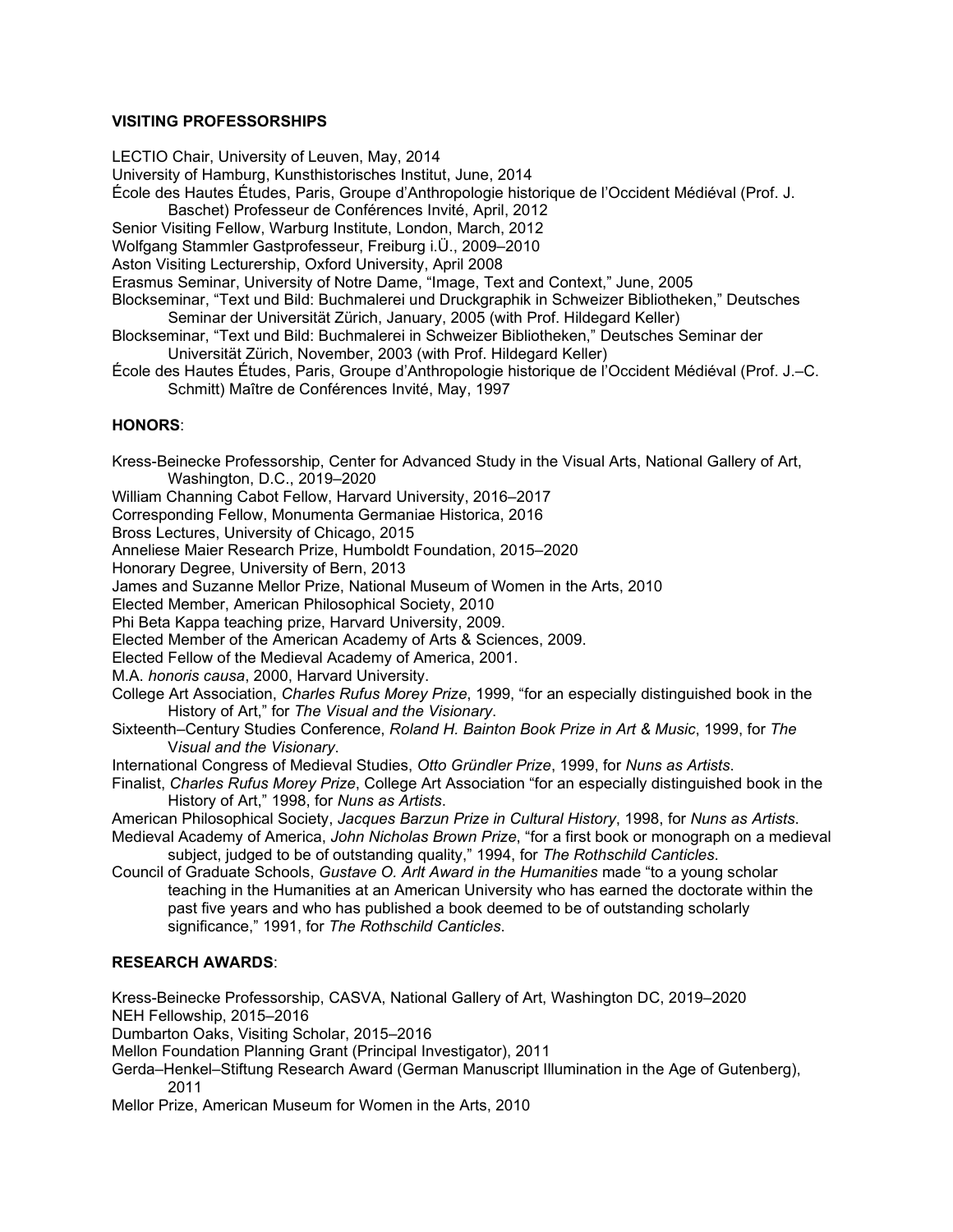American Philosophical Society, Sabbatical Fellowship, 2007

Humboldt–Stiftung Fellowship renewal, 2006.

Harvard University, *Inter–Faculty Grant*, Provost's Office, 2007–2008 (with Prof. Daniel Smail, Dept. of History).

Harvard University, *Inter–Faculty Gran*t, Provost's Office, 2004–2006 (with Prof. Beverly Kienzle, Divinity School).

Harvard University Divinity School, *Senior Fellowship*, Center for the Study of World Religions, 2003.

College Art Association, *Millard Meiss Publications Grant* (for *St. John the Divine*), 2000.

SSHRC (Social Sciences and Humanities Research Council), 2000, *3–year Research Grant* (declined).

University of Toronto, *Connaught Research Grant*, 2000 (Research Leave, declined).

CASVA, National Gallery of Art, *Mellon Senior Fellowship*, 2000 (declined)

University of Toronto, *Dean's Travel Grant*, 1999.

University of Toronto, *Special Research Grant*, 1998–1999.

Guggenheim Foundation, *Guggenheim Fellowship*, 1997.

Oberlin College, *Research & Development Grant*, 1996.

College Art Association, *Millard Meiss Publication Grant* (for *Nuns as Artists*), 1996.

*Alexander von Humboldt–Stiftung Research Fellowship*, 1996.

Oberlin College, *Research and Development Grant*, 1995.

Oberlin College, *Powers Travel Grant*, 1994.

Oberlin College, *Research and Development Grant*, 1994.

Institute of Advanced Study, School of Historical Studies, *Membership*, 1993.

National Endowment for the Humanities, *Fellowship*, 1993.

Oberlin College, *Research and Development Grant*, 1993.

Oberlin College, *Powers Travel Grant*, 1993.

DAAD, *Study Visit Grant*, 1989.

ACLS, *Travel Grant*, 1989.

J. Paul Getty Trust, *Publication Grant*, 1989.

National Endowment for the Humanities, *Summer Travel Grant*, 1988.

Oberlin College, *Research and Development Grant*, 1988.

Oberlin College, *Research Status for 1989–1990*, 1988.

Oberlin College, *Powers Travel Grant*, 1988.

Oberlin College, *Mellon Colloquium Grant*, 1988.

Center for Advanced Study in the Visual Arts, National Gallery, *David E*. *Finley Fellowship*, 1983–86.

Belgian–American Educational Foundation, *Honorary Fellowship*, 1983.

Yale University, *Kress Summer Travel Grant*, 1982.

Yale University Council on West European Studies, *Graduate Research Grant*, 1981.

*Fulbright Fellowship*, United Kingdom, University of London, Courtauld Institute, 1979.

## **BOOKS/EDITED VOLUMES**

*The Birth of the Author: Pictorial Prefaces in Glossed Books of the Twelfth-Century* (Toronto: Pontifical Institute of Mediaeval Studies, 2021).

*The Diagram as Paradigm: Medieval Diagrams in a Cross-Cultural Perspective (Byzantine, Western European, and Islamicate)*, eds. Jeffrey F. Hamburger, David Roxburgh, and Linda Safran (Washington, D.C.: Dumbarton Oaks, 2021).

*Imperial Splendor: The Art of the Book in the Holy Roman Empire, 800–1500* (New York: P. Morgan Library and Museum, 2021), co-authored with Joshua O'Driscoll.

*Beyond Words: New Research on Illuminated Manuscripts in Boston Collections*, eds. Lisa Fagin Davis, Anne-Marie Eze, Jeffrey F. Hamburger, Nancy Netzer and William Stoneman (Toronto: PIMS, 2020).

*Diagramming Devotion: Berthold of Nuremberg's Transformation of Hrabanus Maurus's Poems in Praise of the Cross* (Chicago: University of Chicago Press, 2020).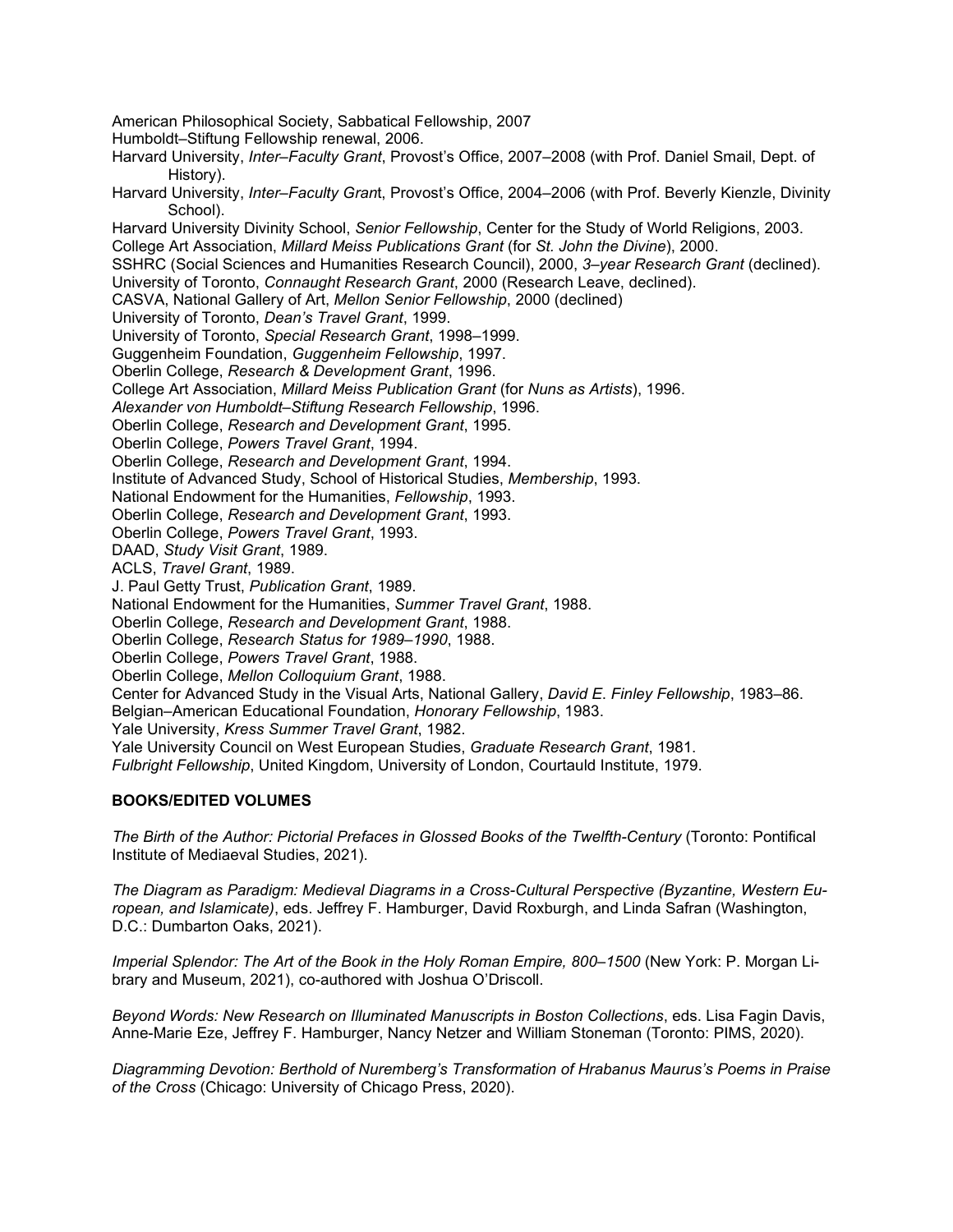*The Liber ordinarius of Nivelles: Liturgy as Interdisciplinary Intersection*, eds. Jeffrey F. Hamburger and Eva Schlotheuber, Spätmittelalter, Humanismus, Reformation 111 (Tübingen: Mohr Siebeck, 2019).

*Painting the Page in the Age of Print: Central European Manuscript Illumination of the Fifteenth Century*, Ed. Jeffrey F. Hamburger, trans. David Sánchez and Jeffrey F. Hamburger (Toronto: PIMS, 2018).

*Unter Druck. Mitteleuropäische Buchmalerei im 15. Jahrhundert. Akten der Tagung, Wien, Österreichische Akademie der Wissenschaften, 13.1.–17.1.2016*, eds. Jeffrey F. Hamburger and Maria Theisen (Petersberg: Imhoff, 2018).

*Liturgical Life and Latin Learning at Paradies bei Soest, 1300–1425*, 2 vols. [xiii + 782 + 626 pp.] (Münster: Aschendorff Verlag, 2017), co–authored with Margot Fassler, Susan Marti & Eva Schlotheuber.

*Sign and Design: Script as Image in a Cross–Cultural Perspective (300–1600 CE)*, co–edited with Brigitte Bedos–Rezak (Washington D.C.: Dumbarton Oaks, 2016).

*The Prayer Book of Ursula Begerin*, 2 vols. (Dietikon: Urs Graf Verlag, 2015), co–authored with Nigel Palmer.

*Unter Druck: Mitteleuropäische Buchmalerei im Zeitalter Gutenbergs*, co–authored with Robert Suckale and Gude Suckale–Redlefsen, Buchmalerei des 15. Jahrhunderts in Mitteleuropa 2 (Luzern: Quaternio Verlag, 2015).

*10 Stationen zur mitteleuropäischen Buchmalerei des 15. Jahrhunderts*, eds. Jeffrey F. Hamburger and Christoph Mackert, 10 vols. (Luzern: Quaternio Verlag Luzern, 2015).

*Script as Image*, Corpus of Illuminated Manuscripts 21 (Leuven: Peeters, 2014).

*Catherine of Siena: The Creation of a Cult*, ed. Jeffrey F. Hamburger & Gabriela Signori, Medieval Women: Texts and Contexts 13 (Turnhout: Brepols, 2013).

*'Haec figura demonstrat'. Diagramme in einem Pariser Exemplar von Lothars von Segni ,De missarum mysteriis' aus dem frühen 13. Jahrhundert*, Wolfgang Stammler Gastprofessur für Germanische Philologie: Vorträge 19 (Berlin: De Gruyter, 2013).

*The Iconicity of Script: Writing as Image in the Middle Ages*, special issue of *Word & Image* 23/3 (2011).

*The Warburg Institute: A Special Issue on the Library and its Readers, Common Knowledge* 18/1 (2011), co–edited with Tony Grafton.

*Piecing together the Picture: Fragments of German and Netherlandish Manuscripts in the Houghton Library*, ed. Jeffrey F. Hamburger (Cambridge: Houghton Library, distributed by Harvard University Press, 2011).

*Ouvertures* (Lyon: Les presses du réel/Musée des Beaux–Arts, 2010).

*Leaves from Paradise: The Cult of John the Evangelist at the Dominican Convent of Paradies bei Soest*, Houghton Library Studies, vol. 2 (Cambridge: Houghton Library, distributed by Harvard University Press), 2008.

*Crown and Veil: The Art of Female Monasticism in the Middle Ages*, co–edited with Susan Marti (translation of essays from the catalogue *Krone und Schleier. Kunst aus mittelalterlichen Frauenklöster*), forward by Caroline Walker Bynum, trans. Dietlinde Hamburger (New York: Columbia University Press, 2008).

*Frauen – Kloster – Kunst: Neue Forschungen zur Kulturgeschichte des Mittelalters. Internationales Kolloquium im Zusammenhang mit Krone und Schleier: Kunst aus mittelalterlichen Frauenklöster, Die*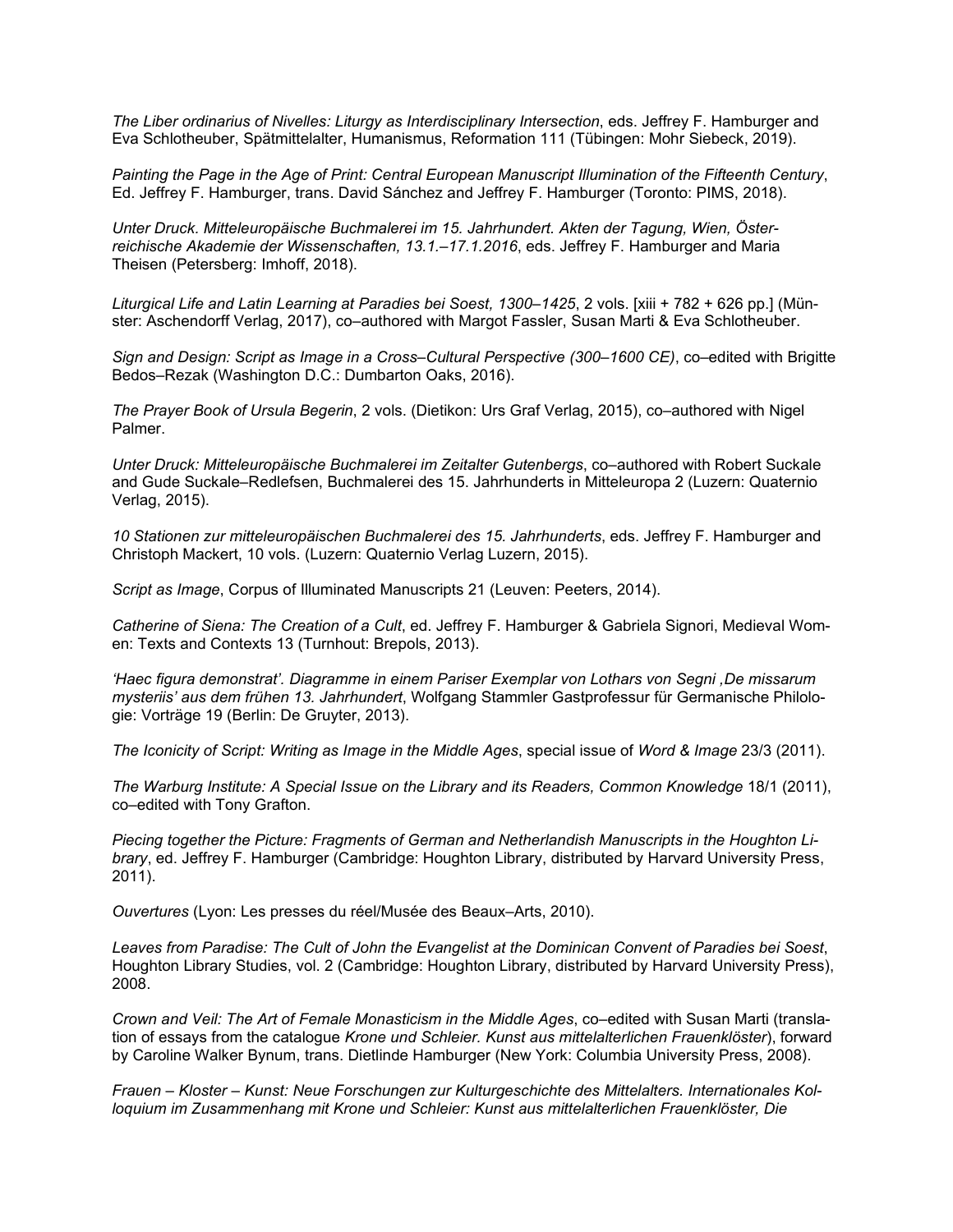*Wolfsburg*, Mülheim/Ruhr, co–edited with Carola Jäggi, Susan Marti, Hedwig Röckelein, (Turnhout: Brepols, 2007).

*Tributes in Honor of James H. Marrow: Studies in Late Medieval and Renaissance Painting and Manuscript Illumination* (Turnhout: Brepols, 2006), co–edited with Anne S. Korteweg.

*The Mind's Eye: Art and Theological Argument in the Medieval West* (Princeton: Department of Art & Archaeology, Princeton University, Princeton University Press, 2005), co–edited with Anne–Marie Bouché.

*Die Ottheinrich–Bibel. Kommentar zur Faksimile–Ausgabe der Handschrift Cgm 8010/1.2 der Bayerischen Staatsbibliothek München* (Luzern: Faksimile–Verlag, 2002), co–authored with Brigitte Gullath, Karin Schneider, & Robert Suckale.

*St. John the Divine: The Deified Evangelist in Medieval Art and Theology* (Berkeley–Los Angeles: University of California Press, 2002). College Art Association, *Millard Meiss Publication Grant*, 2000.

*The Visual and the Visionary: Art and Female Spirituality in Late Medieval Germany* (New York: Zone Books, 1998).

*Nuns as Artists: The Visual Culture of a Medieval Convent* (Berkeley: University of California Press, 1996).

*The Rothschild Canticles: Art and Mysticism in Flanders and the Rhineland ca. 1300* (New Haven: Yale University Press, 1990).

### **EXHIBITION CATALOGUES**

*Imperial Splendor: Manuscript Illumination in Central Europe 800–1525*, P. Morgan Library and Museum, 2021.

*Beyond Words: Illuminated Manuscripts in Boston Collections*, Houghton Library (Harvard University), McMullen Museum (Boston College), Isabella Stewart Gardner Museum (Boston: McMullen Museum of Art; Chicago: University of Chicago Press, 2016).

*Bilderwelten – Buchmalerei zwischen Mittelalter und Neuzeit*, catalogue to accompany three exhibitions, Bayerische Staatsbibliothek, 3.2.15–1.17.17, ed. Jeffrey F. Hamburger, Robert Suckale und Gude Suckale-Redlefsen, Buchmalerei des 15. Jahrhunderts in Mitteleuropa 3 (Luzern: Quaternio Verlag, 2016).

*Books in Books: Reflections on Reading and Writing in the Middle Ages*, Cambridge, Houghton Library, 2010 <http://hcl.harvard.edu/libraries/houghton/exhibits/books\_in\_books/>

*The Book of Books: Bibles, Bible Commentaries and Paraphrases from the Middle Ages*, Cambridge, Houghton Library, 2008.

*Picturing Prayer: The Book of Hours in the Middle Ages* (Cambridge: Houghton Library, 2006), with William Stoneman. <http://isites.harvard.edu/icb/icb.do?keyword=picturingprayer&pageid=icb.page263203>

*Krone und Schleier: Kunst aus mittelalterlichen Frauenklöstern* (Munich: Hirmer Verlag, 2005). International loan exhibition, Kunst– und Austellungshalle der Bundesrepublik Deutschland, Bonn, and Ruhrland Museum, Essen, March 17–July 3, 2005, co–conceived with Jan Gerchow and Robert Suckale, co–edited with Lothar Altringer, Carola Jäggi, Susan Marti, Petra Marx, Hedwig Röckelein.

*Les dominicaines d'Unterlinden,* 2 vols. (Colmar–Paris: Musée d'Unterlinden– Somogny, 2000), member of commisariat de l'exposition (with Madeleine Blondel and Catherine Leroy); contributions include "La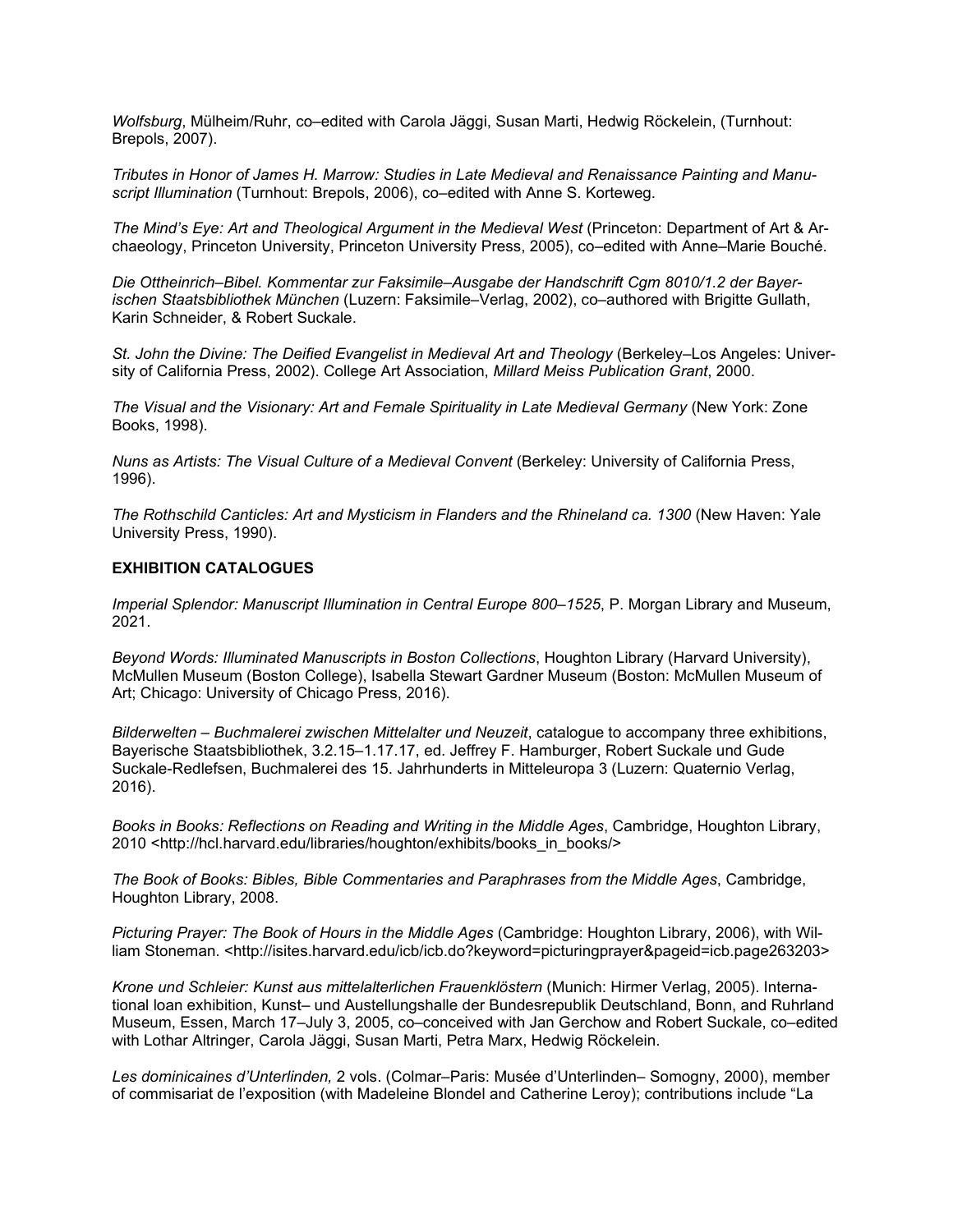Bibliothèque d'Unterlinden et l'art de la formation spirituelle" vol. I, 110–159, "Le *Liber miraculorum* d'Unterlinden: une icône dans l'écrin de son couvent," vol. I, 190–225, and 68 entries on manuscripts, vol. II, 67–123.

*Books of Revelation: Illuminated Manuscripts and Manuscript Leaves from Oberlin College Collections* (Oberlin: Allen Memorial Art Museum, Oberlin College, 1996).

# **EXHIBITION CONTRIBUTIONS (Essays/Entries)**

- "Transformationen von Text und Bild"/ "Transformations du texte et de l'image"; "Die diagrammatische Imagination"/ "L'imagination schématique"); entries G46, G49, G50 in *Die schönsten Seiten der Schweiz/Trésors enluminés de Suisse, Stiftsbibliothek*, St. Gallen/Bodmer Collection, Cologny, 2020.
- "Kollektar" and "Kapiteloffiziumsbuch" in: *Macht des Wortes: Benediktinisches Mönchtum im Spiegel Europas*, ed. Gerfried Sitar, Martin Kroker (Regensburg: Schnell & Steiner, 2009), pp. 276–278.
- *Die Ottheinrich–Bibel: das erste illustrierte Neue Testament in deutscher Sprache. Bayerischer Staatsbibliothek, Cgm 8010* (Darmstadt: Primus, 2008), 14, 20, 22 [3 entries, with Robert Suckale].
- *De gebroeders Van Limburg, Nijmeegse meesters aan het Franse hof (1400–1416)* (Nijmegen: Museum Valkhof, 2005). [1 entry].
- *Ansichten Christi: Ausstellungskatalog* (Cologne: Wallraf–Richartz–Museum–Fondation Corboud, 2005), 268–69 [1 entry].
- *Splendor of the Word: Medieval and Renaissance Illuminated Manuscripts at the New York Public Library*, ed. by Jonathan Alexander, James Marrow & Lucy Sandler (Turnhout–New York: \ Brepols, 2005), 89–97, 116–139, 163–167, 317–321, 344–352, 376–386, 422–426 [11 entries].
- *Origins of European Printmaking: Fifteenth–Century Woodcuts and Their Public, ed. by Peter Parshall* & Rainer Schoch, National Gallery of Art, Germanisches Nationalmuseum (New Haven: Yale University Press, 2005), 164–167 [1 entry, co–authored with Peter Schmidt].
- *Leaves of Gold: Illuminated Manuscripts from Philadelphia Collections*, ed. by James Tanis, Philadelphia, 2001, 125–27 [1 entry: "Anna Selbdritt"].
- *Il volto santo di Cristo*, ed. by Gerhard Wolf, Herbert L. Kessler & Giovanni Morello (Milan: Electa, 2000), 179, 184 and 195–196 [3 entries].

## **CONFERENCES ORGANIZED**

- *The Liber ordinarius of Nivelles: Liturgy as Interdisciplinary Intersection*, Radcliffe Institute for Advanced Study, March 7–8, 2016
- *Sign and Design: Script as Image in a Cross–Cultural Perspective* (Dumbarton Oaks, Washington, D.C., co–organized with Brigitte Bedos–Rezak (NYU).
- FRIAS–Workshop *Frömmigkeitskultur und Gebetbücher im deutschen Spätmittelalter. Piety and Prayer Books in Late Medieval Germany*, co–organized with Nigel Palmer (Oxford).
- *The Making of a Saint: Catharina of Siena, Tomaso Caffarini and Venice*, Constance, Jan. 12–13, 2009, co–organized with Gabriela Signori (Constance).
- *Internationales Kolloquium Frauen – Kloster – Kunst: Neue Forschungen zur Kulturgeschichte des Mittelalters*. Die Wolfsburg, Mülheim/Ruhr, with co–editors of *Krone und Schleier*, May 13–16, 2005.
- *Objects of Interpretation: Writing about Medieval Art* (A Symposium in Honor of Walter Cahn's distinguished career of teaching and scholarship at Yale), Institute of Sacred Music, Yale University Divinity School and Beinecke Rare Book Library, Yale University, March 28, 2003.
- *The Mind's Eye: Art and Theological Argument in the Middle Ages*, Princeton University, October, 2001, co–organized with Prof. Anne–Marie Bouché (Princeton).
- *Der illuminierte Psalter: Darstellungsinhalte, Bildgebrach und Zierausstattung*, International Colloquium, Otto–Friedrich–Universität Bamberg, Oct. 4–6, 1999. Director of English–speaking section; principal organizer, Frank O. Büttner (Bamberg).

# **TRANSLATIONS**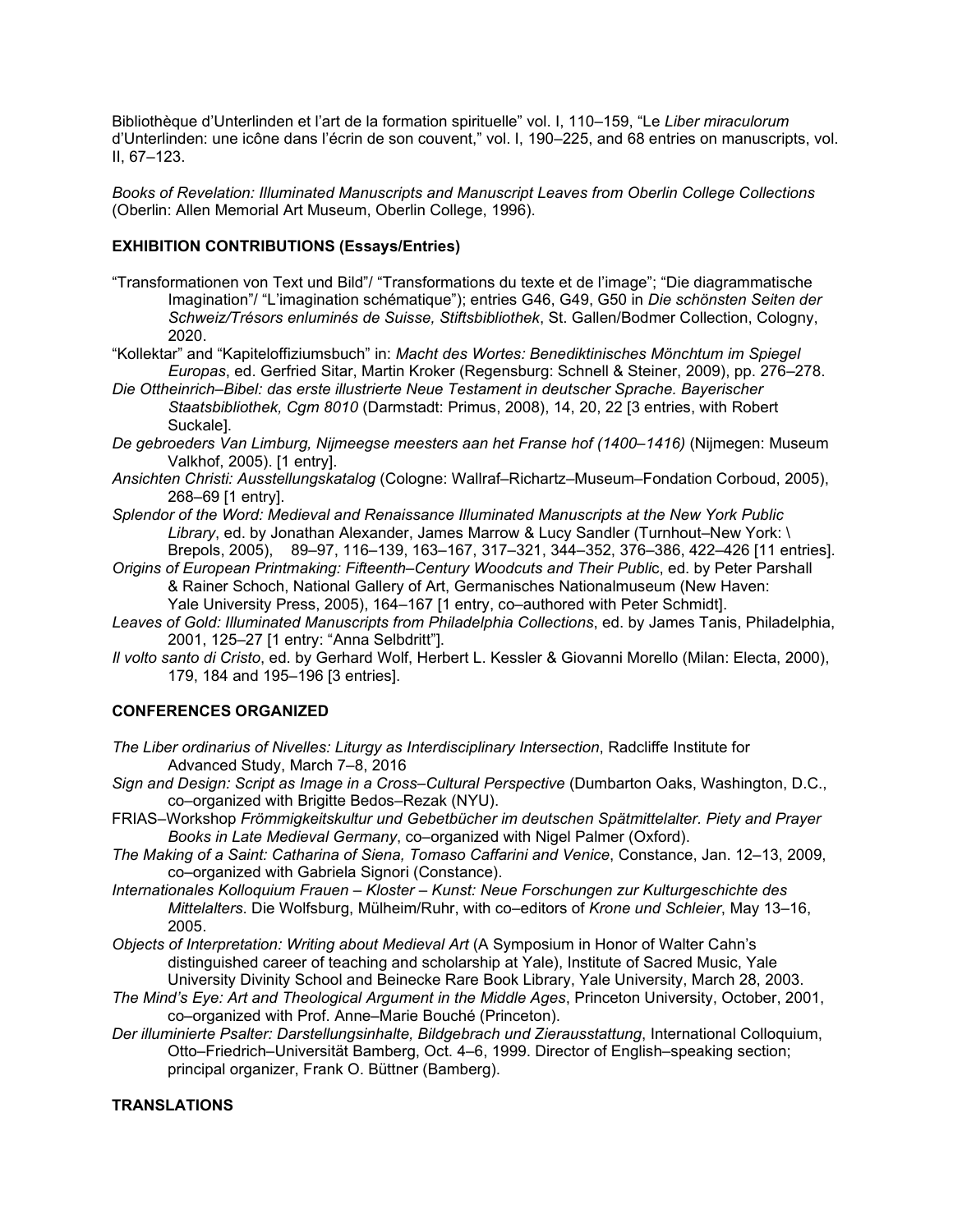*Painting the Page in the Age of Print: Central European Manuscript Illumination of the Fifteenth Century*, eds. Jeffrey F. Hamburger, Robert Suckale, and Gude Suckale-Redlefsen; trans. Jeffrey F. Hamburger and David Sánchez, Text – Image – Context: Studies in Medieval Manuscript Illumination 4 (Toronto: Pontifical Institute of Mediaeval Studies, 2018). [Translation and revised edition of *Unter Druck: Mitteleuropäische Buchmalerei im Zeitalter Gutenbergs*, 2015]

*Ouvertures* (Lyon: Musée des Beaux–Arts, 2010).

- *Bücher der Menscheit": Johannes Tauler über den 'Scivias' Hildegards von Bingen*, trans. Michael Embach, Mitteilungen und Verzeichnisse aus der Bibliothek des Bischöflichen Priestersemninars zu Trier, ed. by Michael Embach (Trier: Paulinus Verlag, 2005; reprinted 2007).
- *Peindre au couvent*, trans. Catherine Bédard and Daniel Arasse, Imago mundi (Paris: Gérard Monfort, 2000).
- "The *Liber miraculorum* of Unterlinden," in: *Les dominicaines d'Unterlinden*, Colmar, Musée Unterlinden, 2000, 190–225.

## **RECORDINGS (VOICE & MUSIC)**

- Hildegard Elisabeth Keller, *Die Stunde des Hundes: Auf dem mystischen Weg zu Gott. Ein Hörbuch nach Heinrich Seuses «Exemplar»* (Zürich: vdf Verlag, 2007). Contributions to essays.
- *Stimmen aus mittelalterlichen Frauenklöstern: Ein Hörbuch mit geistlichen Texten auf Altsächsisch, Mittelhochdeutsch und Mittelniederdeutsch* (Berlin: De Gruyter, 2005), ed. with Hildegard Elisabeth Keller, Susan Marti, Hedwig Röckelein. reviewed at:<http://www.mediaevum.de/> audio/Rezension\_Stimmen\_Keller.htm
- *Krone und Schleier: Musik aus mittelalterlichen Frauenklöstern/Crown and Veil: Music from Medieval Women's Monasteries*, Sequentia, Benjamin Bagby (Bonn: Kunst– und Ausstellungshalle, 2005). Concept, consultant and introduction.

# **ARTICLES & ESSAYS**

- " 'He used small lines to find the greatest truths': Diagrams in the Latin West," in: *The Diagram as Paradigm: Medieval Diagrams in a Cross-Cultural Perspective (Byzantine, Western European, and Islamicate)*, eds. Jeffrey F. Hamburger, David Roxburgh, and Linda Safran (Washington, D.C.: Dumbarton Oaks, 2020), forthcoming.
- "Drawing Conclusions: Logical Diagrams as a Matrix for the Making and Meaning of Christian Images in the Middle Ages," in: *The Diagram Paradigm: Medieval Diagrams in a Cross-Cultural Perspective (Byzantine, Western European, and Islamicate)*, eds. Jeffrey F. Hamburger, David Roxburgh, and Linda Safran (Washington, D.C.: Dumbarton Oaks, 2020), forthcoming.
- "Mindmapping: The Diagram as Paradigm in Medieval Art and Beyond," in *The Visualization of Knowledge in Medieval and Early Modern Europe*, eds. Marcia Kupfer, Adam S. Cohen, and J.H. Chajes, Studies in the Visual Cultures of the Middle Ages 16 (Turnhout: Brepols, 2020), 61–86.
- "Medieval *Ut pictura poesis*: Rhetoric, Aesthetics, and Monstrosity in a Twelfth-Century Illustrated Horace," *Codex Aquilarensis: Revista de Arte Medieval*, 35 (2019), 25–58.
- "The Art and Architecture of Female Monasticism," in: *A Companion to Medieval Art: Romanesque and Gothic in Northern Europe*, 2nd edition, ed. Conrad Rudolph (Chichester: Wiley-Blackwell, 2019), 823–56.
- "A Seminar on Diagrams as Conversation and Consolation," *Common Knowledge* 24:3 (August, 2018: Symposium: In the Humanities Classroom, Part 2), 356–365.
- "A Mass of St. Gregory by the Master of the Houghton Miniatures: The Interplay of Devotion and Invention in Netherlandish Miniature Painting," in: *New Perspectives on Flemish Illumination, Brussels, Royal Library of Belgium, 16–18 November 2011*, eds. Lieve Watteeuw et al. (Leuven: Peeters, 2018), 45–61.
- "*Ad infernum detraheris*: The Fall of the Rebel Angels in the *Speculum humanae salvationis* and the Prayer Book of Ursula Begerin," in: *La pensée du regard: études d'histoire de l'art du Moyen Âge offertes à Christian Heck* (Turnhout: Brepols, 2016), 193–200.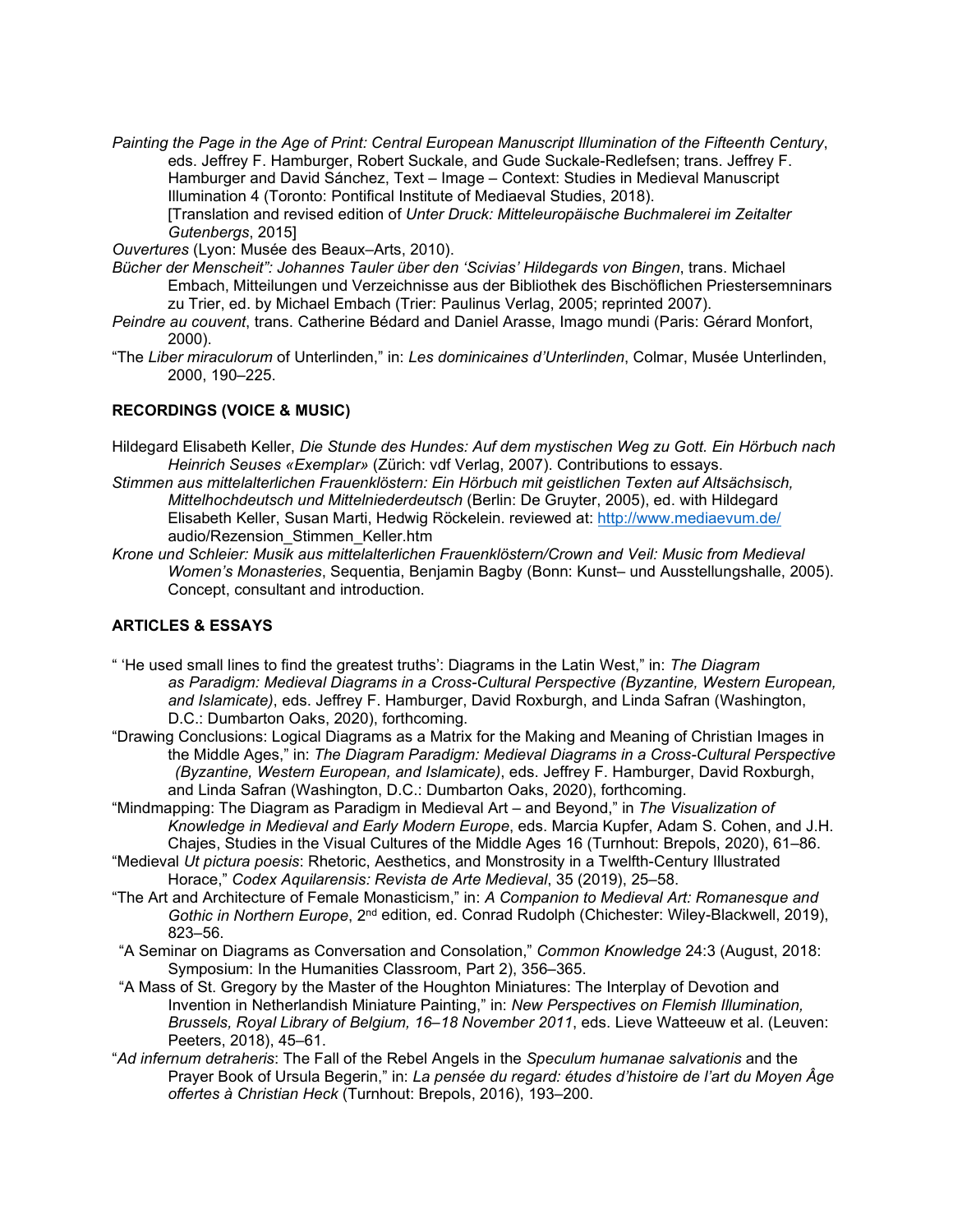- "Le Cantique des cantiques: Un rare commentaire illustré dans l'Italie du Quattrocento," *Art de l'enluminure* 59 (2016).
- "Die Ottheinrich-Bibel: Die Verbildlichung der Volkssprache," in: *Kunst & Glaube. Ottheinrichs Prachtbibel und die Schlosskapelle Neuburg*, ed. Brigitte Langer & Thomas Rainer (Munich: Bayerische Verwaltung der staatlichen Schlösser, Gärten und Seen, 2016), 46–63.
- "Magdalena Kremerin, Schreiberin und Malerin im Dominikanerinnenkloster St. Johannes des Täufers in Kirchheim unter Teck," in: *Die Chronik der Magdalena Kremerin im interdisziplinären Dialog*, ed. Sigrid Hirbodian and Petra Kurz, Schriften zur südwestdeutschen Landeskunde 76 (Ostfildern: Thorbecke, 2016), 62–82.
- "The Desert in Paradise: A Newly-Discovered Office for John the Baptist from Paradies bei Soest and Its Place in the Dominican Liturgy," in: *Resounding Images: Medieval Intersections of Art, Music, and Sound*, eds. Susan Boynton & Diana J. Reilley (Turnhout, 2015), 251–79. [coauthored with Margot E. Fassler].
- "Un prémontré au purgatoire: Le livre de prière d'Heinrich Österreicher," *Art de l'enluminure* 53 (2015), 2–64.
- "Encounter: The Rothschild Canticles," *Gesta* 53 (2014), 125–127.
- "The Passion in Paradise: Liturgical Devotions for Holy Week in a Gradual from Paradies bei Soest and in Gertrude of Helfta's *Legatus divinae pietatis*," in: *Räume der Passion: Raumvisionen, Erinnerungsorte und Topographien des Leidens Christi in Mittelalter und Früher Neuzeit*, ed. Hans Aurenhammer & Daniela Bohde, Vestigia Bibliae 23–33 (Bern: Peter Lang, 2015), 271–309.
- "Hrabanus redivivus: Berthold of Nuremberg's Marian Supplement to *De laudibus sanctae cruci*s," in: *Diagramm und Text: Diagrammatische Strukturen und die Dynamisierung von Wissen und Erfahrung*, ed. by Eckart Conrad Lutz, Scrinium Friburgense (Wiesbaden: Reichert, 2014), 175–203.
- "A Battle for Hearts and Minds: The Heart in Reformation Polemic," in: *Mysticism, Reform, and the Formation of Modernity*, ed. by Sally Poor & Nigel Smith (Notre Dame: University of Notre Dame Press, 2015), 321–352. [co–authored with Hildegard Elisabeth Keller]
- "Books in Women's Hands: Liturgy, Learning, and the Libraries of Dominican Nuns in Westphalia,"in: *Entre stabilité et itinerance: livres et culture des ordres mediants (13e–15e siècle*, Bibliologia 37, ed. Nicole Bériou, Martin Morard & Donatella Nebbiai (Turnhout: Brepols, 2014, 127–155. [co–authored with Eva Schlotheuber]
- "Penance in Paradise: Lenten Imagery in the Liturgical Manuscripts from Paradies bei Soest," in: *Schriftlichkeit und Kulturtransfer im norddeutschen Raum*, ed. Patrizia Carmassi & Eva Schlotheuber (Wolfenbüttel: Herzog–August–Bibliothek, 2014), 167–224; 534–536.
- "Another Perspective: The Book of Hours in Germany," in: *Books of Hours Reconsidered*, ed. Sandra Hindman & James Marrow (Turnhout: Brepols, 2013), 97–152; 505–510.
- "Foreword," in: Charlotte Klack–Eitzen, Wiebke Haase, and Tanja Weißgraf, with an essay by Henrike Lähnemann, *Heilige Röcke: Kleider für Skulpturen in Kloster Wienhausen* (Regensburg: Schnell & Steiner, 2013), 7–8.
- "Hans Belting: Bild und Kult: Eine Geschichte des Bildes vor dem Zeitalter der Kunst, 1990," in: *The Books that Shaped Art History: From Gombrich and Greenberg to Alpers and Krauss*, ed. Richard Shone & John–Paul Stonard (London: Thames & Hudson, 2013), 202–215, 228–230.
- "Bilder in der Kirche, im Herzen oder gar nirgends? Überlegungen zu Periodisierungen am Beispiel des Bilderstreits in der Frühen Neuzeit," in: *Die Aktualität der Vormoderne: Epochenentwürfe und europäische Identitäten*, ed. by Klaus Ridder & Stefan Patzold, Europa im Mittelalter 23 (Berlin: Akademieverlag, 2012),14–35. [co–authored with Hildegard Elisabeth Keller]
- "Medieval Multiples before the Age of Print: The Weimar and Nuremburg Apocalypses in Light of a Newly Discovered Leaf," *Anzeiger des Germanischen Nationalmuseums* 2012, 13–26.
- "The Hand of God and the Hand of the Scribe: Craft and Collaboration at Arnstein," in: *Die Bibliothek des Mittelalters als dynamischer Prozess*, ed. by Michael Embach, Trierer Beiträge zu den historischen Kulturwissenschaften 3 (Wiesbaden: Reichert, 2012), 53–78.
- "Visible Speech: Imagining Scripture in the Prayer Book of Ursula Begerin and the Medieval Tradition of Word Illustration," in: *Schreiben und Lesen in der Stadt: Literaturbetrieb im*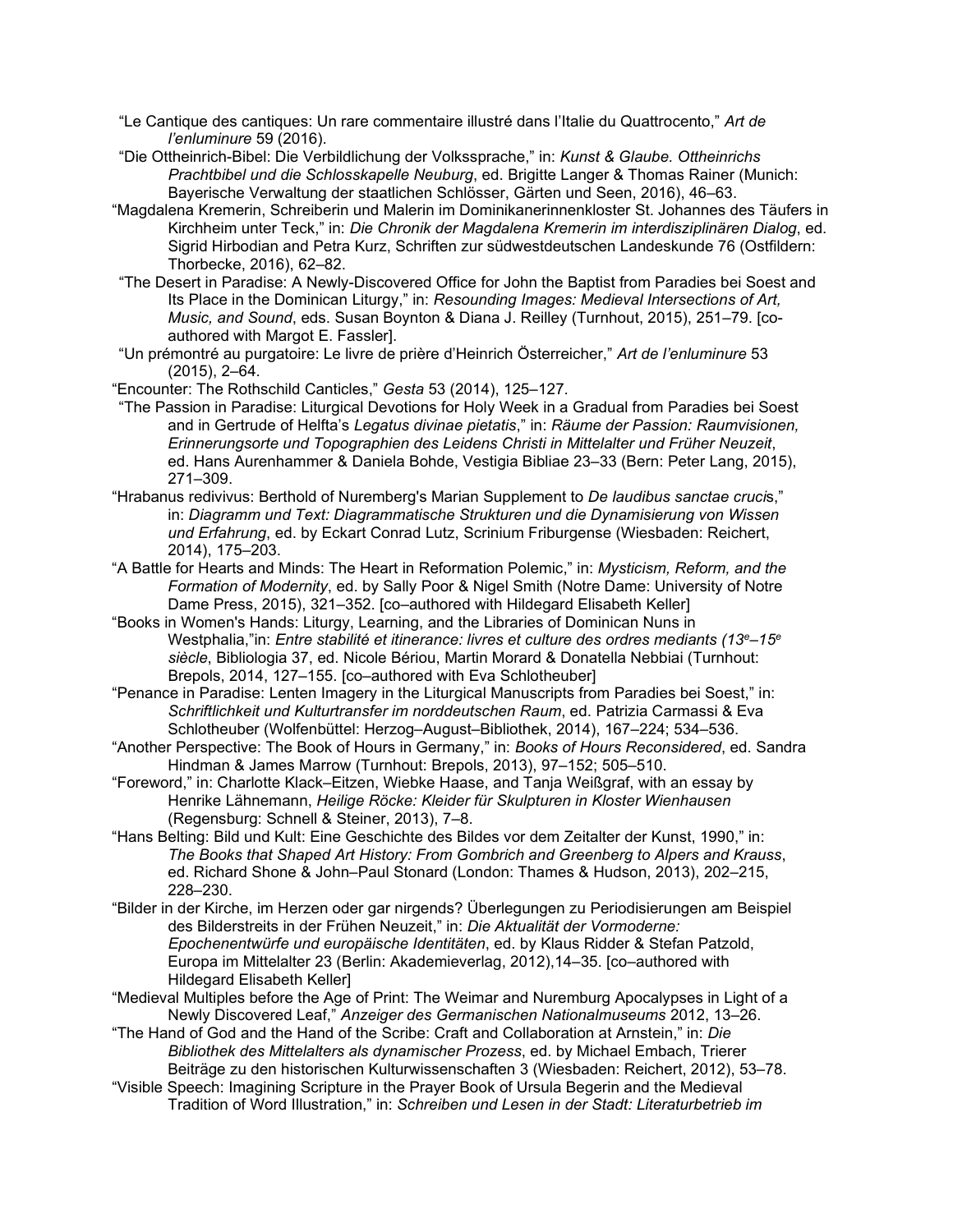*spätmittelalterlichen Straßburg*, ed. by Stephen Mossman & Nigel F. Palmer,

Kulturtopographie des alemannischen Raums (De Gruyter: Berlin, 2012), 105–154.

- "Mysticism and Visuality," in: *Cambridge Companion to Christian Mysticism*, ed. Patricia Beckman & Amy Hollywood (Cambridge: Cambridge University Press, 2012), 277–293.
- "Visible," in: *Encyclopédie des mystiques rhénans, d'Eckhart à Nicolas de Cues, et leur réception*, ed. by Anne–Marie Vannier (Paris: Le Cerf, 2011), 1241–1250.
- "The Iconicity of Script: Writing as Image in the Middle Ages," *Word & Image* 23/3 (2011), 249–261. "Bloody Mary: The *Peplum cruentatum* in Prague & and Strasbourg," in: *Studies in Medieval Art,*
- *Liber Amicorum Paul Crossley: 1. Architecture, Liturgy and Identity, 2. Image, Memory and Devotion*, ed. Zoë Opacic & Achim Timmermann (Turnhout: Brepols, 2011), vol. 2, 1–33.
- "Introduction: Warburg's Library and Its Legacy," in: *The Warburg Institute: A Special Issue on the Library and its Readers,* ed. Anthony Grafton & Jeffrey F. Hambuger, *Common Knowledge* 18/1 (2011), 1–13 [co–authored with Anthony Grafton].
- "Typology Refigured: Marian Devotions derived from the *Speculum humanae salvationis* (Ms. Typ 270)," in: *Piecing together the Picture: Fragments of German and Netherlandish Manuscripts in the Houghton Library*, ed. Jeffrey F. Hamburger (Cambridge: Houghton Library, distributed by Harvard University Press, 2011), 73–94.
- "Rules to Live By: A Late Thirteenth–Century *De Regimine mensium*," *in: Piecing together the Picture: Fragments of German and Netherlandish Manuscripts in the Houghton Library*, ed. Jeffrey F. Hamburger (Cambridge: Houghton Library, distributed by Harvard University Press, 2011), 19–35.
- "New Fragments of an Alsatian Copy of Jordan of Quedlinburg's *Sixty–Five Articles on the Passion*,"*in: Piecing together the Picture: Fragments of German and Netherlandish Manuscripts in the Houghton Library*, ed. Jeffrey F. Hamburger (Cambridge: Houghton Library, distributed by Harvard University Press, 2011), 95–123.
- "Medieval Hypertext: The Illuminated Manuscript in the Age of Virtual Reproduction," in: *Bildtext*, ed. Barbara Schellewald & Karin Krause, Sensus: Studien zur mittelalterlichen Kunst 2 (Cologne, Böhlau, 2011), 365–408 [coauthored with Susan Marti and Drew Massey].
- "Art History Reviewed XI: Hans Belting's 'Bild und Kult,' 1990," *Burlington Magazine* 1294 (January 2011), 40–45."
- "Magdalena Kremer, Scribe and Painter of the Dominican Convent of St. Johannes–Baptista in Kirchheim unter Teck," in: *The Medieval Book: Glosses from Friends & Colleagues of Christopher de Hamel*, ed. James H. Marrow, Richard Linenthal & William Noel ('t Goy-Houten: Hes & De Graaf, 2010), 158–183.
- "The Netherlands in Nuremburg: Paul Mülich's Prayer Book," *Anzeiger des Germanischen Nationalmuseums* (2010), 1–29.
- "*Haec figura demonstrat*: Diagrams in an Early–Thirteenth Century Copy of Lothar de Segni's *De missarum mysteriis*," *Wiener Jahrbuch für Kunstgeschichte* (2009), 7–78.
- "Openings," in: *Imagination, Books and Community in Medieval Europe: A Conference at the State Library of Victoria* (Melbourne, Australia), 29–31 May, 2008, ed. Constant Mews (Melbourne: MacMillian Art Publishers, 2009), 50–133.
- "Rahmenbedingen der Marienfrömmigkeit im Mittlelalter," in: *Schöne Madonnen am Rhein: Rheinische Marienstatuen des schönen Stils*, ed. Robert Suckale (Bonn: Rheinisches Landesmuseum, 2009), 121–137.
- "Nürnberg ein Zentrum karolinischer Macht und Kunstpolitik im Reich: Einleitung," in: *Kunst als Herrschaftsinstrument unter den Luxemburgern. Böhmen und das Heilige Römische Reich im europäischen Kontext*, ed. Jiri Fajt & Andrea Langer (Leipzig: Geisteswissenschaftliches Zentrum Geschichte und Kultur Ostmitteleuropas, 2009), 194–195.
- "'In gebeden vnd in bilden geschriben': Prints as Exemplars of Piety and the 'Culture of the Copy' in Fifteenth–Century Germany" in: *The Woodcut in Fifteenth–Century Europe*, ed. Peter Parshall, Studies in the History of Art: Symposium Papers 52 (Washington, D.C.: National Gallery of Art, 2009), 155–189.
- "Representations of Reading—Reading Representations: The Female Reader from the *Hedwig Codex* to Châtillon's *Léopoldine au Livre d'Heures,"* in: *Die lesende Frau*, ed. Gabriela Signori, Wolfenbütteler Forschungen 121 (Wiesbaden: Harrassowitz, 2009), 177–239.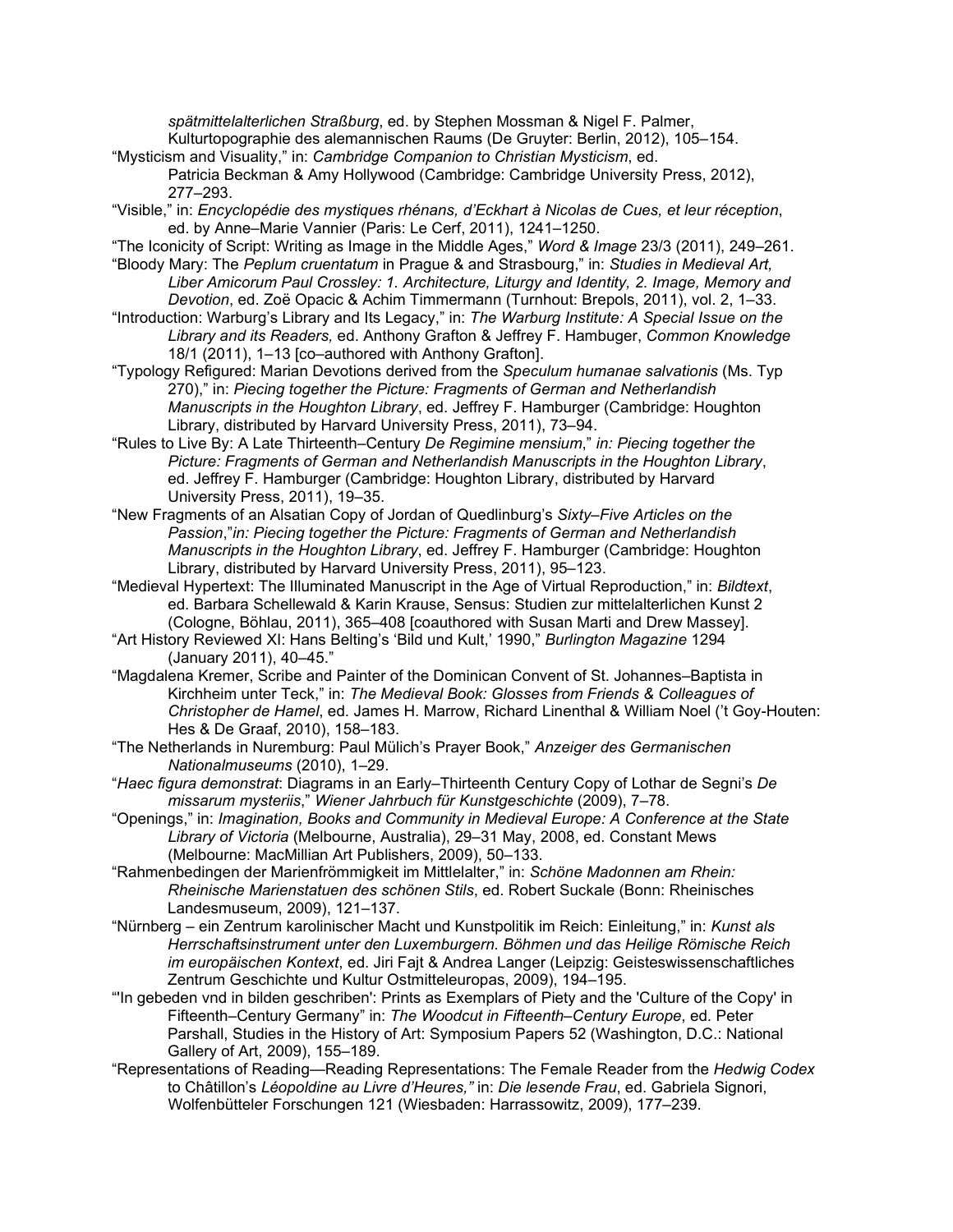- "From Print to Manuscript: The Interaction of Incunabula and Illumination after the Invention of Printing," in: *Seven Perspectives on the Woodcut: Presentations from A Heavenly Craft. Symposium and Exhibition*, ed. Daniel De Simone (Washington, D.C.: Library of Congress, 2008), 91–95.
- "Heinrich Seuse, ›Das Exemplar‹," in: *Katalog der deutschsprachigen illustrierten Handschriften des Mittelalters*, ed. Norbert Ott, vol. IV/1 (Munich: Bayerische Akademie der Wissenschaften, 2008), 156–192.
- "Inscribing the Word—Illuminating the Sequence: Epithets in Honor of John the Evangelist in the Graduals from Paradies bei Soest," in: *Leaves from Paradise: The Cult of John at the Dominican Convent of Paradies bei Soest*, ed. Jeffrey F. Hamburger, Houghton Library Studies 1 (Cambridge: Houghton Library, distributed by Harvard University Press, 2008), 161–213.
- Review essay: David Ganz: *Medien der Offenbarung: Visionsdarstellungen im Mittelalter* (Berlin: Dietrich Reimer Verlag 2008), in: *sehepunkte* 8 (2008), No. 10 [15.10.2008], URL: <http://www.sehepunkte.de/2008/10/13622.html>
- "Peter Damian's sermon 63 on John the Evangelist in Middle Dutch. With an edition of ms. Sint– Truiden, Instituut voor Franciscaanse Geschiedenis, a21, f. 53vb–63rb," *Ons geestelijk Erf* 79 (2007), 225–252. [co–authored with Ingrid Biesheuvel & Wybren Scheepsma]
- "Kuntproduktion: Einleitung," and "Reformen des 15. Jahrhunderts: Einleitung," in: *Frauen – Kloster – Kunst: Neue Forschungen zur Kulturgeschichte des Mittelalters*. Internationales Kolloquium im Zusammenhang mit *Krone und Schleier: Kunst aus mittelalterlichen Frauenklöster*, Die Wolfsburg, Mülheim/Ruhr, ed. Jeffrey F. Hamburger, Carola Jäggi, Susan Marti, & Hedwig Röckelein, (Turnhout: Brepols, 2007), 101–103 & 143–146.
- "Visible, yet Secret: Images as Signs of Friendship in Seuse," *Amicitia \* weltlich und geistlich. Festschrift for Nigel Palmer on the Occasion of his 60th Birthday*, ed. Annette Volfing & Hans–Jochen Schiewer, *Oxford German Studies* 36/2 (2007), 141–162.
- "Overkill, or History that Hurts," *Common Knowledge* 13/2–3 (Symposium: A "Dictatorship of Relativism?" (2007), 404–28.
- "The Writing on the Wall: Inscriptions and Descriptions of Carthusian Crucifixions in a Fifteenth– Century Passion Miscellany," in: *Tributes in Honor of James H. Marrow: Studies in Late Medieval and Renaissance Painting and Manuscript Illumination*, ed. Jeffrey F. Hamburger & Anne S. Korteweg (Turnhout: Brepols, 2006), 231–252.
- "Rewriting History: The Visual and the Vernacular in Late Medieval History Bibles," in: *Retextualisierung in der mittelalterlichen Literatur*, ed. Ursula Peters & Joachim Bumke (Sonderheft der Zeitschrift für deutsche Philologie, 2005), 259–307.
- "*Johannes Scotus Eriugena deutsch redivivus*: Translations of the *Vox spiritualis* in Relation to Art and Mysticism at the Time of Eckhart," in: *Meister Eckhart in Erfurt*, ed. Andreas Speer, Miscellanea Mediaevalia 32 (Berlin–New York, W. de Gruyter, 2005), 473–537.
- "Vorbildliche Frauen," *Vernissage* 13/143 (2005), 38–43.
- "The Medieval Work of Art: Wherein the 'Work'? Wherein the 'Art'?," in: *The Mind's Eye: Art and Theological Argument in the Middle Ages*, ed. Jeffrey F. Hamburger & Anne–Marie Bouché (Princeton: Princeton University Press, 2005), 374–412.
- "The Place of Theology in Medieval Art History: Positions, Problems, Possibilities," in: *The Mind's Eye: Art and Theological Argument in the Middle Ages*, ed. Jeffrey Hamburger & Anne– Marie Bouché (Princeton: Princeton University Press, 2005), 11–31.
- "The 'Various Writings of Humanity': Johannes Tauler on Hildegard of Bingen's *Liber Scivias*," in: *Visual Culture and the German Middle Ages*, ed. Kathryn Starkey & Horst Wenzel (London: Palgrave Macmillan, 2005), 161–205.
- "Scotus, Johannes Eriugena," Nachtragsartikel, in: *Die deutsche Literatur des Mittelalters: Verfasserlexikon*, *Nachtragsband* (Berlin–New York: de Gruyter, 2000–2004), vol. 11, cols. 1399–1400.
- "Body vs. Book: The Trope of Visibility in Images of Christian–Jewish Polemic," in: *Ästhetik des Unsichtbaren: Bildtheorie und Bildgebrauch in der Vormoderne*, ed. David Ganz & Thomas Lentes. Kultbild: Visualität und Religion in der Vormoderne 1 (Berlin: Reimer 2004), 112–145.
- "Enluminure et incunable: L'exemplaire alsacien des Soixante–cinq articles de Jourdain de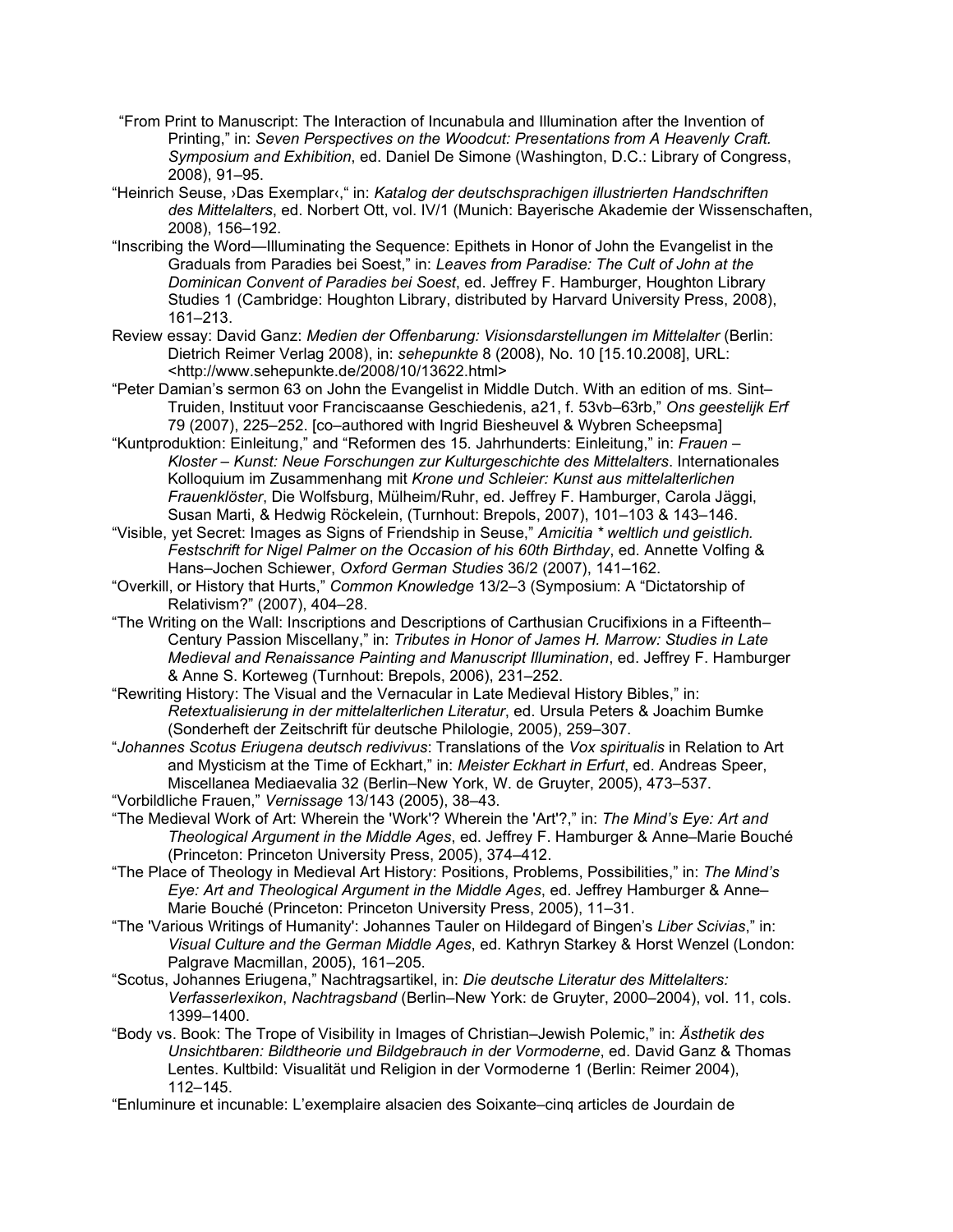Quedlinbourg," *Revue de l'Art* 145 (2004), 5–18.

- "Un jardin de roses spirituel: Une vie enluminée de Catherine de Sienne," *Art de l'enluminure* 11 (2004), 2–75.
- "Am Anfang war das Bild: Kunst und Frauenspiritualität im Spätmittelalter," in: *Studien und Texte zur literarischen und materliellen Kultur der Frauenklöster im späten Mittelalter. Ergebnisse eines Arbeitsgesprächs in der Herzog August Bibliothek Wolfenbüttel, 24. bis 26. Februar 1999)*, ed. Falk Eisermann, Eva Schlotheuber & Volker Honemann (Brill: Leiden, 2004), 1–43.
- "The 'Various Writings of Humanity': Johannes Tauler on Hildegard of Bingen's *Scivias*," in: *The Voice of Silence: Women's Literacy in a Men's Church*, ed. Thérèse de Hemptinne & Maria Eugenia Góngora, Medieval Church Studies 9 (Turnhout: Brepols, 2004), 167–92.
- "In the Image and Likeness of God": Pictorial Reflections on Images and the *Imago Dei*," in: *Femmes, art et religion au Moyen Age: Colloque international, Colmar, Musée d'Unterlinden, 3, 4, et 5 mai*, ed. Jean–Claude Schmitt, 3–20 (Strasbourg: Presses Universitaires de Strasbourg; Musée d'Unterlinden, 2004), 1–18.
- "Von Jhesu Bettlein (Von Jhesus pettlein)," *Die deutsche Literatur des Mittelalters:* Verfasserlexikon, *Nachtragsband* (Berlin: de Gruyter), *Die deutsche Literatur des Mittelalters: Verfasserlexikon*, Vol. 11/3 (Berlin–New York: de Gruyter, 2002), cols. 757–59.
- "Idol Curiosity," *Curiositas: Welterfahrung und ästhetische Neugierde in Mittelalter und früher Neuzeit*, ed. Klaus Krüger, Göttinger Gespräche zur Geschichtswissenschaft 15 (Göttingen: Max–Planck– Institut für Geschichte, 2002), 19–58.
- "'Siegel der Ebenbildlichkeit, voll von Weisheit': Johannes der Evangelist und der Bildersprache der Vergöttlichung im Graduale von St. Katharinenthal," *Die Präsenz des Mittelalters in seinen Handschriften*, ed. Nigel Palmer & Hans–Jochen Schiewer, (Tübingen: Niemeyer, 2002), 115–137.
- "Brother, Bride and *alter Christus*: The Virginal Body of John the Evangelist in Medieval Art, Theology and Literature," *Text und Kultur: Mittelalterliche Literatur 1150–1450*, Deutsche Forschungsgemeinschaft–Symposium, ed. Ursula Peters (Stuttgart: Metzler, 2001), 296–328.
- "Women and the Written Word in Medieval Switzerland/Frauen und Schriftlichkeit in der Schweiz im Mittelalter," in: *Bibliotheken Bauen – Tradition und Vision/Building for Books: Traditions and Visions*, ed. Susanne Bieri & Walther Fuchs, contributions by Jan Assmann, Dorothée Bauerle–Willert, Jeffrey F. Hamburger, Anna Klingmann, Werner Oechslin, Jean Roudaut, Adolf Max Vogt (Bern: Swiss National Library, 2001), 71–164.
- "Seeing and Believing: The Suspicion of Sight and the Authentication of Vision in Late Medieval Art," in: *Imagination und Wirklichkeit: Zum Verhältnis von mentalen und realen Bilder in der Kunst der frühen Neuzeit*, ed. Alessandro Nova & Klaus Krüger (Mainz: Philipp von Zabern, 2000), 47–70.
- "Speculations on Speculation: Vision and Perception in the Theory and Practice of Mystical Devotions," in: *Deutsche Mystik im abendländischen Zusammenhang: Neu erschlossene Texte, neue methodische Ansätze, neue theoretische Konzepte*, Kolloquium Kloster Fischingen, ed. Walter Haug & Wolfram Schneider–Lastin (Tübingen: Niemeyer, 2000), 353–408.
- "The Picture Book of Madame Marie (Paris, Bibliothèque Nationale Ms. n.a. fr. 16251)," review article, *Scriptorium* 52 (1998), 413–428.
- "*Frequentant memoriam visionis faciei meae*: Vision and the Veronica in a Devotion Attributed to Gertrude of Helfta," in *"The Holy Face": Proceedings of the International Colloquium, Bibliotheca Herztiana Rome and Villa Spelman, Florence*, ed. H. L. Kessler, G. Wolf & E. Cropper (Baltimore–Bologna: Johns Hopkins University, 1998), 229–246.
- "Medieval Self–Fashioning: Authorship, Authority, and Autobiography in Suso's *Exemplar*" in: *Christ among the Medieval Dominicans*, ed. Kent Emery Jr. & Joseph Wawrykow, Notre Dame, Notre Dame University Press, 1998, 430–461.
- "To Make Women Weep: Ugly Art as 'Feminine' and the Origins of Modern Aesthetics," *Res*, 31 (Spring 1997), 9–34.
- "The *Liber miraculorum* of Unterlinden: An Icon in its Convent Setting," in *The Sacred Image East and West*, ed. Robert Ousterhout & Leslie Brubaker (Champaign–Urbana: University of Illinois Press, 1995), 147–190 & 283–298.
- "Medieval Studies and Medieval Art History," *The Past and Future of Medieval Studies*, ed. John van Engen, Medieval Institute, University of Notre Dame (Notre Dame, Indiana, 1993), 383–400.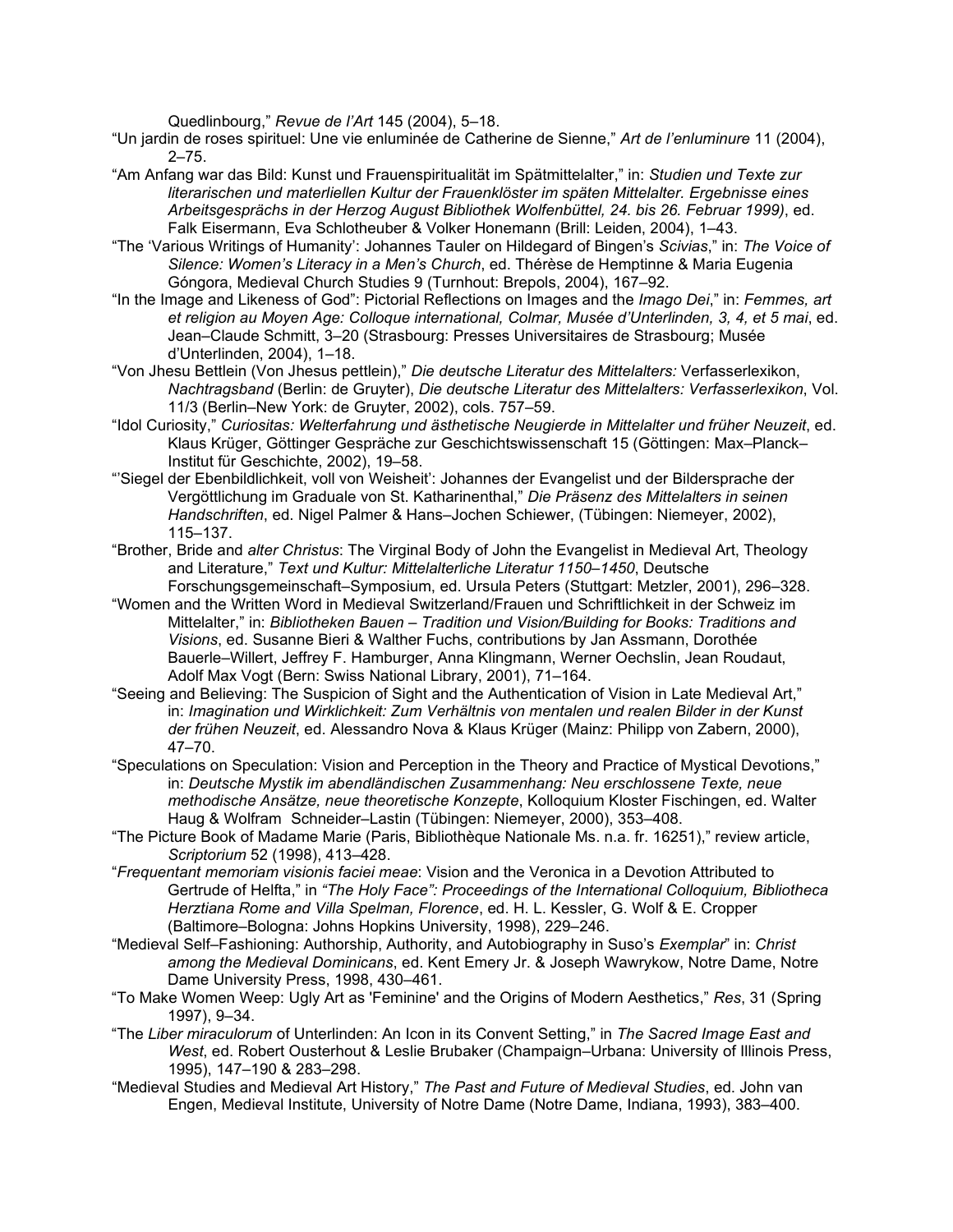- "Art, Enclosure and the *Cura monialium*: Prolegomena in the Guise of a Postscript," *Gesta* 31 (1992), 108–134.
- "Biography, Hagiography and Legend in the Interpretation of Medieval Art," *L'Art et les Révolutions* (Proceedings, XXVIIth International Congress of the History of Art, Strasbourg, 1989), Strasbourg (1992), VII, 4–23.
- "The Casanatense and the Carmelite Missals: Continental Sources for English Manuscript Illumination of the Early Fifteenth Century," in *Masters and Miniatures: Proceedings of the Congress on Medieval Manuscript Illumination in the Northern Netherlands (Utrecht, 10–13 December 1990)*, ed. Kort van der Horst & J. –C. Klamt (Dornspijk, 1991), 161–173.
- "A *Liber precum* in Sélestat and the Development of the Illustrated Prayer Book in Germany," *Art Bulletin* 73 (1991), 209–236.
- "Revelation and Concealment: Apophatic Imagery in the Trinitarian Miniatures of the *Rothschild Canticles*," *Proceedings* of "Medieval and Renaissance Manuscripts in the Beinecke Rare Book and Manuscript Library," *Beinecke Studies in Early Manuscripts* (*Yale University Library Gazette*, supplement, 66, 1991), 134–158.
- "The Use of Images in the Pastoral Care of Nuns: The Case of Heinrich Suso and the Dominicans," *Art Bulletin* 71 (1989), 20–46.
- "The Visual and the Visionary: The Changing Role of the Image in Late Medieval Monastic Devotions," *Viator* 20 (1989), 161–182.
- "Hermann of Werden's *Hortus deliciarum Salomonis* Lost and Recovered," *Scriptorium* 43 (1989), 120–129.
- "The *Casanatense Missal* and Painting in Guelders in the Early Fifteenth Century," *Wallraf*–*Richartz Jahrbuch* 48/49 (1987–1988), 7–44.
- Description of the *Rothschild Canticles* (MS 404) in B. Shailor, *Catalogue of Medieval and Renaissance Manuscripts in the Beinecke Rare Book and Manuscript Library Yale Univeristy*, Vol. II, (Binghampton, N.Y., 1987), 286–293.
- "Bosch's *Conjuror*: An Attack on Magic and Sacramental Heresy," *Simiolus* 14 (1984), 5 –23.
- "The *Waddesdon Psalter* and the Shop of Jean Pucelle," *Zeitschrift für Kunstgeschichte* 44 (1981), 243–257.

# **OCCASIONAL PIECES**:

- "Soll Europa sein, wie es war?", *Frankfurter Allegemeine Zeitung* 5.6.2016 (Nr. 22), p. 44.
- "Bitte keine Wunderkammer!", *Frankfurter Allegemeine Zeitung* 30.7.2015 (Nr. 174), p. 9.
- "Der Louvre wird geplundert!", *Frankfurter Allegemeine Zeitung* 3.13.2015 (Nr. 61), p. 14.
- "Vor einer möglichen Restitution: Warum der 'Welfenschatz' nicht verstreut werden darf," *Frankfurter Allegemeine Zeitung* 20.3.2014 (Nr. 67), p. 11.
- "Ich bin ein Bewohner des Elfenbeinturms: Wissenschaft gegen Wirtschaft," *Frankfurter Allegemeine Zeitung* 6.1.2014 (Nr. 4), p. 29.
- "Sie sehen doch so jüdisch aus," *Frankfurter Allgemeine Zeitung* 7.12.2013 (Nr. 285), p. 34.
- "Was feiern wir, wenn wir heute Thanksgiving feiern? Zum Wert eines besonderen Fests," *Frankfurter Allegemeine Zeitung* 28.11.2013, p. 27.
- "Ein Splitter vom Bett Marias," *Frankfurter Allegemeine Zeitung* 19.11.2013 (Nr. 269), p. 29.
- "Ein weitere Blick zuruck: Was lehrt uns heute ein Bild aus dem Jahr 1499?" *Frankfurter Allegemeine Zeitung* 19.4.2013 (Nr. 91), p. 36.
- "Der Wechsel von der Erzählung zur Stimmung: Poesie statt Epik. Zu einer anonymen Beweinung Christi von 1420–1430 in der Berliner Gemäldegalerie," *Frankfurter Allegemeine Zeitung: Feuilleton*, 29.1.2013 (Nr. 24), p. 30.
- "Keine Jahrhundertaufgabe," *Neue Zürcher Zeitung: Feuilleton*, 10/12/2012, p. 46.
- "Wo ist der Plan? Wo ist das Geld? Das Problem mit der Berliner Gemaldegalerie, aus Harvard betrachtet," *Süddeutsche Zeitung: Feuilleton*, 8/28/2012, p. 13.
- "Save the Warburg *Library," New York Review of Books*, 57/14, 10.30.2012 [with Anthony Grafton] "Am Anfang war das Licht," *Du* 796 (May, 2009), 52–56. [with Hildegard Elisabeth Keller]
- "Das blaue Wunder von Weihnachten: Das Kind und der Kuss, den mittelalterliche Mönche darin sahen," *Du* 702 (December, 2008), 64–66. [with Hildegard Elisabeth Keller]
- "Peanuts: Deutsche Universitäten, von Harvard aus betrachtet," *Forschung & Lehre* 6.4.2008.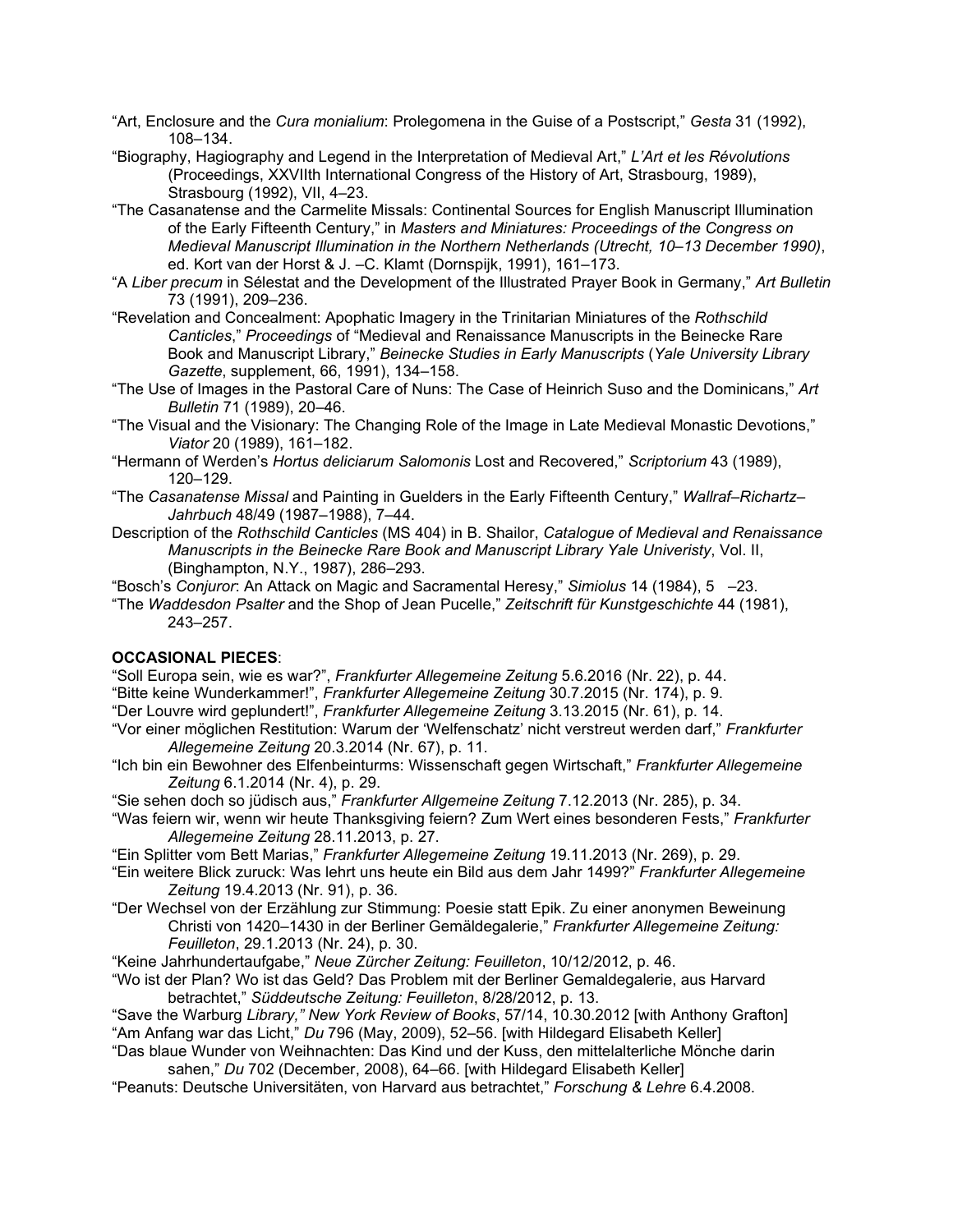### **REVIEWS**

- Toward a Global Middle Ages: Encountering the World through Illuminated Manuscripts. Ed.Bryan C. Keene (Los Angeles: The J. Paul Getty Museum, 2019), *Common Knowledge*, forthcoming.
- Peter Kidd, *The McCarthy Collection, Volume II: Spanish, English, Flemish and Central European Miniatures* (London: Ad Ilissum, an imprint of Paul Holberton Publishing, 2019), *Medium Aevum* 89 (2020), 157–58.
- Gaudenz Freuler, with contributions by Georgi Parpulov, *The McCarthy Collection, Volume I: Italian and Byzantine Miniatures* (London: Ad Ilissum, an imprint of Paul Holberton Publishing, 2018), *Medium Aevum* 89 (2020), 158–59.
- Achim Riether, *Einblattholzschnitte des 15. Jahrhunderts: Bestand der Staatlichen Graphischen Sammlung München* (Munich: Staatliche Graphische Sammlung, 2019), Burlington Magazine 161 (Sept., 2019), 756–59.
- *Manuscripts in the Making: Art & Science II*, eds. Stella Panayotova and Paola Ricciardi (London: Harvey Miller, 2018), *Medium Aevum* 88/2 (2019), 434.
- Diane J. Reilly, *The Cistercian Reform and the Art of the Book in Twelfth-Century France* (Amsterdam: Amsterdam University Press, 2018), *Medium Aevum* 88/2 (2019), 396–397.
- Hanna Vorholt, *Shaping Knowledge: The Transmission of the Liber floridus*, Warburg Institute Studies and Texts 6 (London: The Warburg Institute, 2017), *Medium Aevum* 88/1, 151–52.
- Klaus Gereon Beuckers, *Das Prachtevangeliar aus Mariengraden. Ein Meisterwerk der salischen Buchmalerei. Die Handschrift Cod. 1–1a der Erzbischöflichen Diözesan- und Dombibliothek Köln*. Vorwort von Harald Horst. Spezialbeitrag zur Kodikologie und Maltechnik von Doris Oltrogge. Original-Faksimiledoppelblatt in einer Leinenmappe. Luzern: Quarternio Verlag, 2018, *Medium Aevum* 88/1, 141–42.
- Gerold Hayer and Manuel Schwembacher, *Die mittelalterlichen Handschriften des Stiftes Nonnberg in Salzburg*, with the assistance of Friedrich Adomeit and Susanne Lang, Denkschriften der Österreichischen Akademie der Wissenschaften, philosophisch-historische Klasse, vol. 501; Veröffentlichungen der Kommission für Schrift- und Buchwesen des Mittelalters, series II, 7: Verzeichnisse der Handschriften österreichischer Bibliotheken (Vienna: Verlag der Österreichischen Akademie der Wissenschaften, 2018), *Medium Aevum* 87/2 (2018), 371–72.
- Norbert Wolf, *Das Missale Albrechts von Brandenburgs. Geschaffen von Nikolaus Glockendon – inspiriert von Albrecht Dürer. Die Handschrift 1- der Hofbibliothek Aschaffenburg*. Mit einem Vorwort von Karin L. Kuhn. Luzern: Quaternio Verlag, 2017, *Medium Aevum* 87/2 (2018), 372–73.
- *An Insular Odessey: Manuscript Culture in Early Christian Ireland and Beyond*, eds. Rachel Moss et al. (Dublin: Four Courts Press, 2017), *Burlington Magazine* 160 (September, 2018), 798.
- Jochen Sander, ed. *Schaufenster des Himmels: Der Altenberger Altar und seine Ausstattung* (Frankfurt: Städel Museum, 2016), Speculum 93/2 (2018), 573–74.
- Kathryn M. Rudy, *Postcards on Parchment: The Social Lives of Medieval Books* (London: Yale University Press, 2015), *Common Knowledge* 23/2 (2017), 354–55.
- Lucy Freeman Sandler / Bernard Bousmanne, *Der Peterborough-Psalter. The Peterborough Psalter. Le Psautier de Peterborough. Ms. 9961-62, Brüssel, Bibliothèque royale de Belgique, Kommentar zur Faksimile-Edition* (Luzern: Quatenrio Verlag, 2016), *Scriptorium* 70/2 (2016), no. 471.
- Monika Müller et al., *Der Bernward-Psalter im Wandel der Zeiten. Eine Studie zu Ausstattug und Funktion*, Wolfenbüttler Mittelalter-Studien, 23 (Wiesbaden: Harrassowitz Verlag, 2013), *Scriptorium* 70/2 (2016), n° 278.
- Evelin Wetter, *Liturgische Gewänder der Schwarzen Kirche zu Kronstadt in Siebenbürgen*, with contributions by Corinna Kienzler and Ágnes Ziegler (Riggisberg: Abegg-Stiftung, 2015), *Medium Aevum* 85 (2106), 147–48.
- Alison Stones, *Gothic Manuscripts, 1260–1320: Part One*, 2 vols., A Survey of Manuscripts Illuminated in France (London/Turnhout: Harvey Miller Publishers, 2013), *Medium Aevum*, 85 (2016), 157–58.
- Alison Stones, *Gothic Manuscripts 1260–1320, Part Two*: A Survey of Manuscripts Illuminated in France, 2 vols. (London/Turnhout: Harvey Miller Publishers, 2014), *Medium Aevum* 85 (2016), 143–44.
- Berthold Kress, *Divine Diagrams: The Manuscripts and Drawings of Paul Lautensack (1477/78–1558)*, Library of the Written World 34; The Manuscript World 6 (Leiden: Brill, 2014), *Medium Aevum* 84 (2015), 142–43.
- Ulrike Jenni & Maria Theisen, *Mitteleuropäische Schulen IV (ca.1380–1400). Hofwerkstätten König Wenzels IV. und deren Umkreis*, Österreichische Akademie der Wissenschaften Philosophische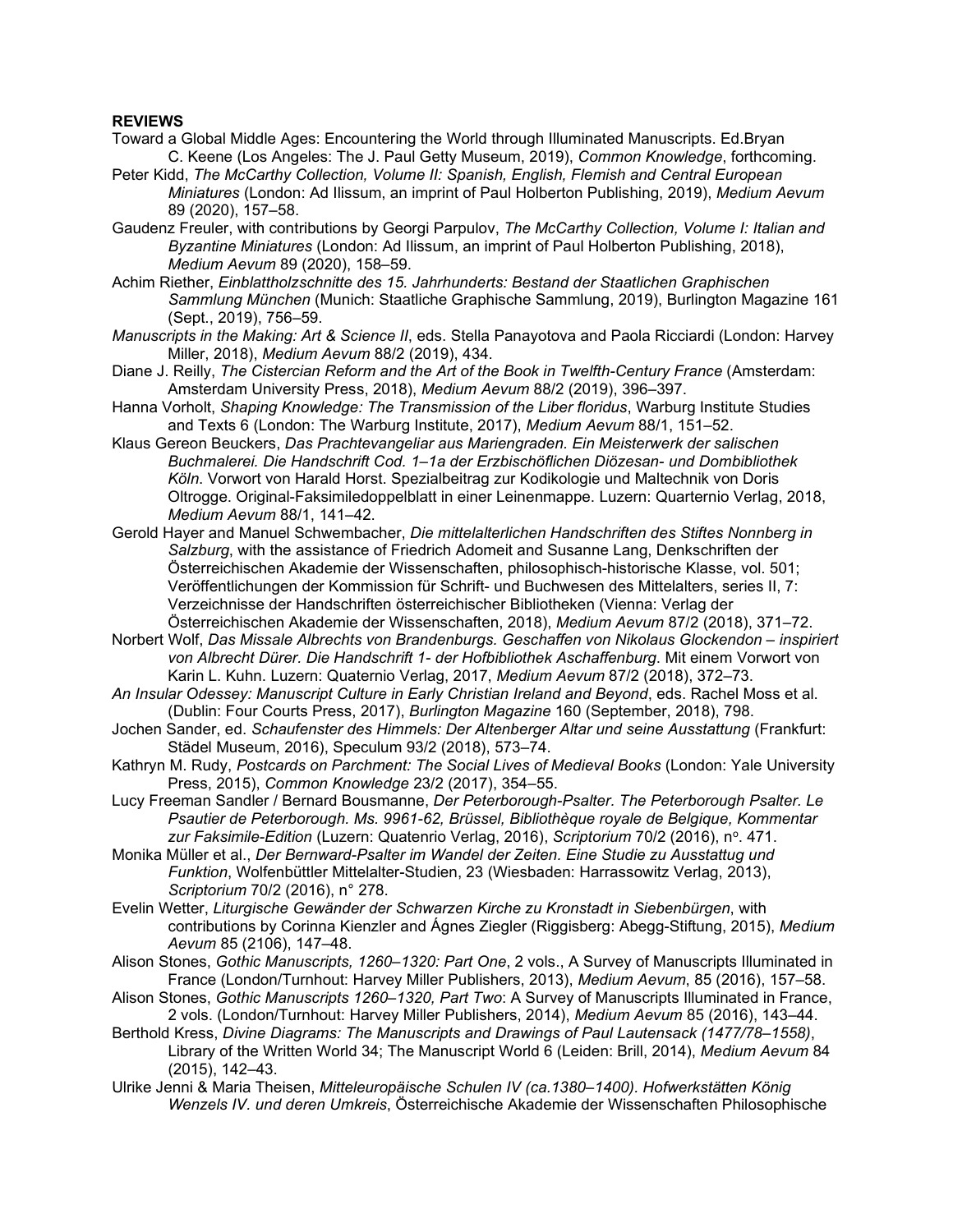Klasse Denkschriften 458; Veröffentlichungen der Kommission für Schrift- und Buchwesen des Mittelalters, Reihe I/13 13 2 vols (Vienna: Verlag Österreichischen Akademie der Wissen- schaften, 2014), *Medium Aevum* 84 (2015), 139–40.

- Katharina Hranitzky et al., *Mitteleuropäische Schulen V (ca. 1410–1450). Wien und Niederösterreich*, Veröffentlichung zum Schrift– und Buchwesen des Mittelalters, Reihe I.: Die illuminierten Handschriften und Inkunabeln der Österreichischen Nationalbibliothek 14/1–2 2012, *Zeitschrift für deutsches Alterum und Philologie* 142 (2013), 383–386.
- Karl–Georg Pfändtner & Brigitte Gullath, *Der Uta–Codex. Frühe Regensburger Buchmalerei in Vollendung. Die Handschrift Clm 13601 der Bayerischen Staatsbibliothek*. Quaternio Verlag Luzern, Luzern 2012, *Scriptorium* 57 (2013), 160\*.
- *Patrons and Professionals in the Middle Ages. Proceedings of the 2010 Symposium*, ed. by Paul Binski & Elisabeth A. New, Harlaxton Medieval Studies 12 (Donington: Shaun Tyas, Donington: 2012), *Scriptorium* 66/2 (2012), n<sup>o</sup>. 481.
- Cobie Kuné, *Geistliche Texte aus einer spätmittelalterlichen Handschrift: 'Frauenfelder Passionsgedicht'– 'Die fünf Herzeleid Mariä' – 'Cordiale'–Die Gründungsgeschichte des Kartäuserordens und weitere Texte aus der Kantonsbibliothek Thurgau, Frauenfeld, Ms. Y 80. Edition und Kommentar*, *Zeitschrift für deutsches Altertum und deutsche Literatur: Beihefte* 13 (Stuttgart: Hirzel Verlag, 2011), *Scriptorium* 67/1 (2013), 156.
- Rowan Watson, *Victoria and Albert Museum: Western Illuminated Manuscripts. A Catalogue of Works in the National Art Library from the Eleventh to the Early Twentieth Century, with a Complete Account of the George Reid Collection*, 3 vols., photography by Paul Gardner (London: V&A Publishing, 2011), *Medium Aevum*, forthcoming.
- *'Listen, O Isles, unto Me', Studies in Medieval Word and Image in Honour of Jennifer O'Reilly*, ed. Elizabeth Mullins & Diarmuid Scully (Cork University Press: Cork 2011), *Scriptorium* 65/2 (2011), 445.
- Barbara Baert, *Caput Johannis in Disco (Essay on a Man's Head)*, trans. Irene Schaudies, Visualizing the Middle Ages 8 (Leiden: Brill, 2012), *Medium Aevum* 83 (2014), 131–132.
- Susanne Ehrich, *Die ,Apokalypse'\* Heinrichs von Hesler in Text und Bild. Traditionen und Themen volkssprachlicher Bibeldichtung und ihre Rezeption im Deutschen Orden*. Philologische Studien und Quellen 223. Berlin: Erich Schmidt Verlag, 2010, *Zeitschrift für deutsche Philologie* 131 (2012), 131–137.
- *Sehen und Sichtbarkeit in der Literatur des deutschen Mittelalters: XXI. Anglo–German Colloquium London 2009*, ed. Ricarda Bauschke, Sebastian Coxon, Martin H. Jones (Berlin: Akademie, 2011), *Scriptorium* (2012), 107\*–108\*.
- T. J. Gorringe, *Earthly Visions: Theology and the Challenge of Art* (New Haven: Yale University Press, 2011), *Common Knowledge* 18/3 (2012), 547–548.
- Roger S. Wieck, with Cynthia J. Brown, *Das Gebetbuch der Claude de France [The Prayer Book of Claude de France] Ms M. 1166, The Pierpont Morgan Library, New York, Kommentar zu Faksimile–Editio*n, (Luzern: Quaternio–Verlag, 2010), *Scriptorium* (2010). 188\*–189\*.
- John R. Decker, The Technology of Salvation and the Art of Geertgen tot Sint Jans (Farnham: Ashgate, 2009), *Ons geestelijk Erf* 81 (2010), 369–74.
- Stephen Mossman, *Marquard von Lindau and the Challenges of Religious Life in Late Medieval Germany* (Oxford: Oxford University Press, 2010), *Medium Aevum* 79 (2010), 347–49.
- Anton von Euw and Werner Vogler, *Liber Aureus: Codex Fabariensis 2 des Stiftarchivs Pfäfers im Stiftsarchiv St. Gallen* (Graz: Adeva, 2008), *Scriptorium* (2010), 64\*
- Cynthia J. Cyrus, *The Scribes for Women's Convents in Late Medieval Germany* (Toronto, University of Toronto Press, 2009), *Speculum* 85 (2010), 379–82.
- Klara H. Broekhuijsen, *The Masters of the Dark Eyes: Late Medieval Manuscript Painting in Holland* (Turnhout: Brepols, 2009), *Medium Aevum* 79 (2010), 130–131.
- *Enlumineurs messins du XVe siècle. Les carnets de Medamothi, Revue du patrimoine des Bibliothèques*. Médiathèques de Metz, Metz 2007, *Scriptorium* (2009), 155\*.

*The Cambridge History of the Book in Britain, II: 1100–1400*, ed. Nigel J. Morgan and Rodney M. Thomson (Cambridge: Cambridge University Press, 2008), *Scriptorium* (2008), 137\*.

James France, *Medieval Images of Saint Bernard of Clairvaux* (Kalamazoo, Mi: Cistercian Publications, 2007), *Medium Aevum* 77/2 (2009), 324–235.

Kathleen L. Scott, *Tradition and Innovation in Later Medieval English Manuscripts*. London: The British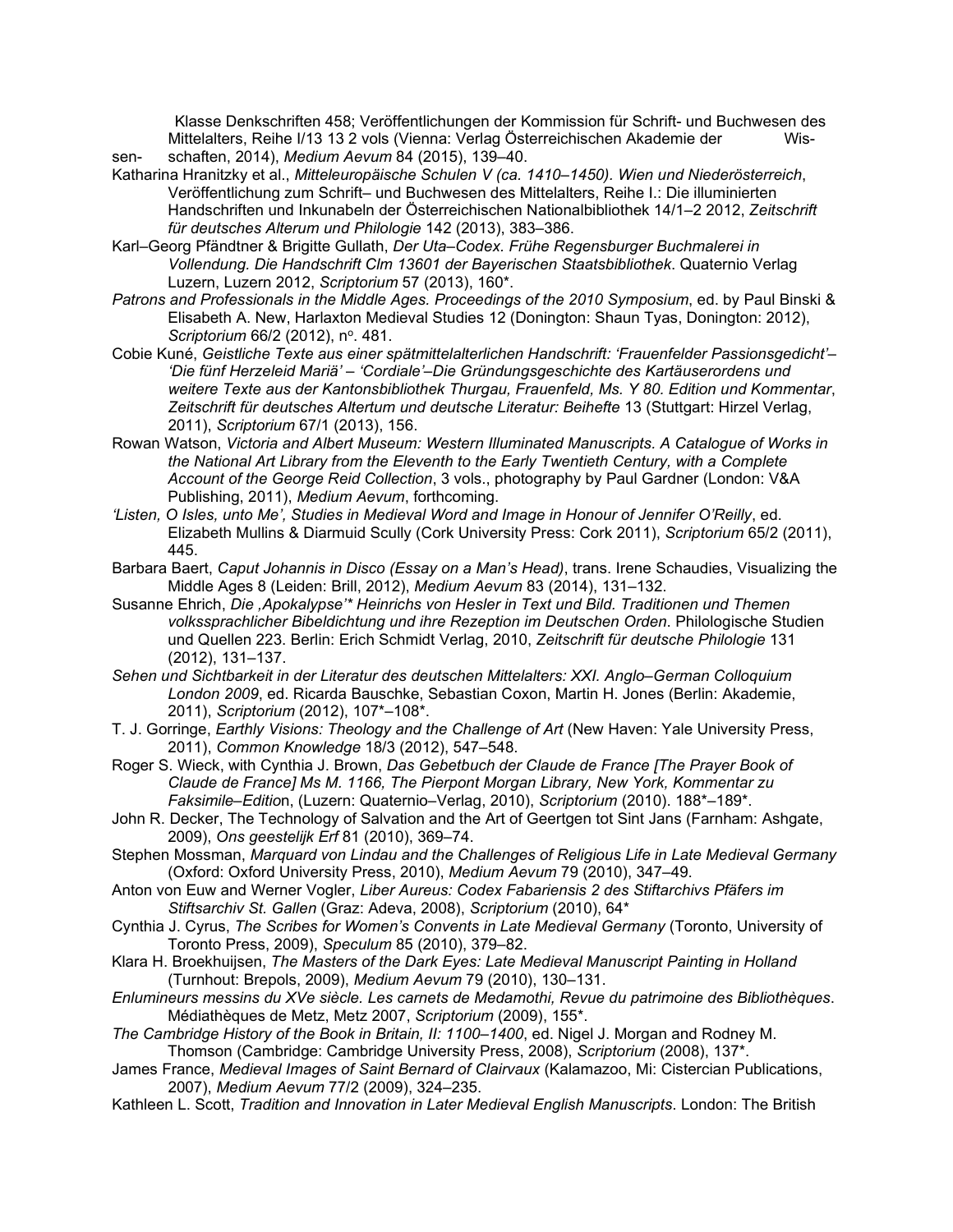Library, 2007, *Scriptorium* (2008), 238\*.

- Starkey, Kathryn) and Horst Wenzel, ed. *Imagination und Deixis. Studien zur Wahrnehmung im Mittelalter* (Stuttgart: Hirzel Verlag, 2007), *Scriptorium* (2008), 55\*–56\*.
- Bruce Holsinger, *Neomedievalism, Neoconservatism and the War on Terror* (Chicago: Prickly Paradigm Press, 2007), *Common Knowledge* 14 (2008), 489–490.
- Meyer Schapiro, *Romanesque Architectural Sculpture: The Charles Eliot Norton Lectures*, ed. Linda Seidel Chicago: Chicago University Press, 2006, *Common Knowledge* 14/2 (2008), 320–321.
- Michael Curschmann, *Wort – Bild – Text: Studien zur Medialität des Literarischen in Hochmittelalter und früher Neuzeit*, 2 vols., Saecvla Spiritalia 44 (Baden–Baden: Valentin Koerner, 2007), *Zeitschrift für deutsche Philologie*, Heft 3 (2008), 432–435.
- Alison Beach, ed., *Manuscripts and Monastic Culture. Reform and Renewal in Twelfth–Century Germany*, Medieval Church Studies 13 (Turnhout: Brepols, 2007), *Scriptorium* (2007), 155\*.
- Jaroslav Folda, *Crusader Art in the Holy Land, From the Third Crusade to the Fall of Acre*, Cambridge: Cambridge University Press, 2005, *Common Knowledge* 14 (2008), 154–155.
- Diane J. Reilly, *The Art of Reform in Eleventh–Century Flanders: Gerard of Cambrai, Richard of Sainte– Vanne and the Saint–Vaast Bible*, Studies in the History of Christian Traditions 128, Leiden: Brill, 2006, *Scriptorium* (2007), 113\*–114\*.
- *Karl IV: Kaiser von Gottes Gnaden: Kunst und Repräsentation des Hauses Luxemburg 1310–1437*, ed. by Jiřï Fajt (Munich: Deutscher Kunstverlag, 2006), in *Umění* 55 (2207), 338–40.
- Tobias A. Kemper, *Die Kreuzigung Christi: motivgeschichtliche Studien zu lateinischen und deutschen Passionstraktaten des Spätmittelalters*, MTU 131 (Tübingen: Niemeyer, 2006), *Medium Aevum* 76 (2007), 368–69.
- Peter Michael Ehrle & Ute Obhof, *Die Handschriftensammlung der Badischen Landesbibliothek: Bedrohtes Kulturerbe?* (Gernsbach: Casimir Katz Verlag, 2007), *Medium Aevum* 76 (2007), 333–34.
- Peter Burkhart and Christine Sauer, *Die gotischen Handschriften der Württembergischen Landesbibliothek Stuttgart. Teil 2: Vom späten 13. bis zum frühen 15. Jahrhunder*t, 2 vols. (Wiesbaden: Harrassowitz, 2005), *Medium Aevum* 76 (2007), 333–34.
- Judith Raeber, *Buchmalerei in Freiburg im Breisgau: Ein Zisterzienserbrevier aus dem frühen 14. Jahrhundert. Zur Geschichte des Breviers und seiner Illumination*, Wiesbaden: Reichert, 2003, *Medium Aevum* 76 (2007), 334–36.
- Elizabeth Saxon, *The Eucharist in Romanesque France: Iconography and Theology*, Woodbridge: Boydell, 2006, *Speculum* 82 (2007), 1035–36.
- Ann W. Astell, *Eating Beauty: The Eucharist and the Spiritual Arts of the Middle Ages*, Ithaca: Cornell University Press, 2006, *Speculum* 82 (2007), 680–81.
- Veronika Sattler, *Zwischen Andachtsbuch und aventiure: Der Neufville–Vitasse–Psalter, New York, PML, Ms M.730*. Teil 1: Text; Teil 2: Anhänge und Tafeln, with a CD–ROM (Anhang 7: Tabellen), Schriften zur Kunstgeschichte 12, Hamburg: Verlag Dr. Kovać, 2006, *Medium Aevum* 76/1 (2007),136–37.
- Beate Braun–Niehr, *Das Brandenburger Evangelistar*, Schriften des Domstifts Brandenburg 2, Munich: Schnell und Steiner 2005, *Scriptorium* 60 (2006), 26\*–27\*.
- *Prague: The Crown of Bohemia*, 1347–1437, ed. Barbara Drake Boehm and Jiří Fajt, New York–New Haven: The Metropolitan Museum of Art and Yale University Press, 2005*, Burlington Magazine* 148 (January 2006), 60–62
- *Writing the Wilton Women: Goscelin's Legend of Edith and Liber confortatorius*, ed. S. Hollis et al., Turnhout: Brepols, 2005, *Scriptorium* 59 (2005), 288\*.
- Lucy Freeman Sandler, *The Lichtenthal Psalter and the Manuscript Patronage of the Bohun Family*, Turnhout: Brepols–Harvey Millar, 2004, *Scriptorium* 59 (2005), 44\*–45\*.
- "Prague: The Crown of Bohemia," *Burlington Magazine* CXLVIII/1234 (January 2006), 60–62.
- John Williams, *The Illustrated Beatus: A Corpus of the Illustrations of the Commentary on the Apocalypse*, vol. II, The Ninth and Tenth Centuries, London–Turnhout: Harvy Miller, 1994, and vol. III, The Tenth and Eleventh Centuries, London–Turnhout: Harvy Miller, 1998, *Scriptorium* 59 (2005), 138\*.
- Barbara Baert, *A Heritage of Holy Wood: The Legend of the True Cross in Text and Image*, Leiden: Brill, 2004, *Scriptorium* 59 (2005), 8\*–9\*.
- Gerhard Schmidt, *Malerei der Gotik: Fixpunkte und Ausblicke*, 2 vols., ed. Martin Roland (Graz : ADEVA,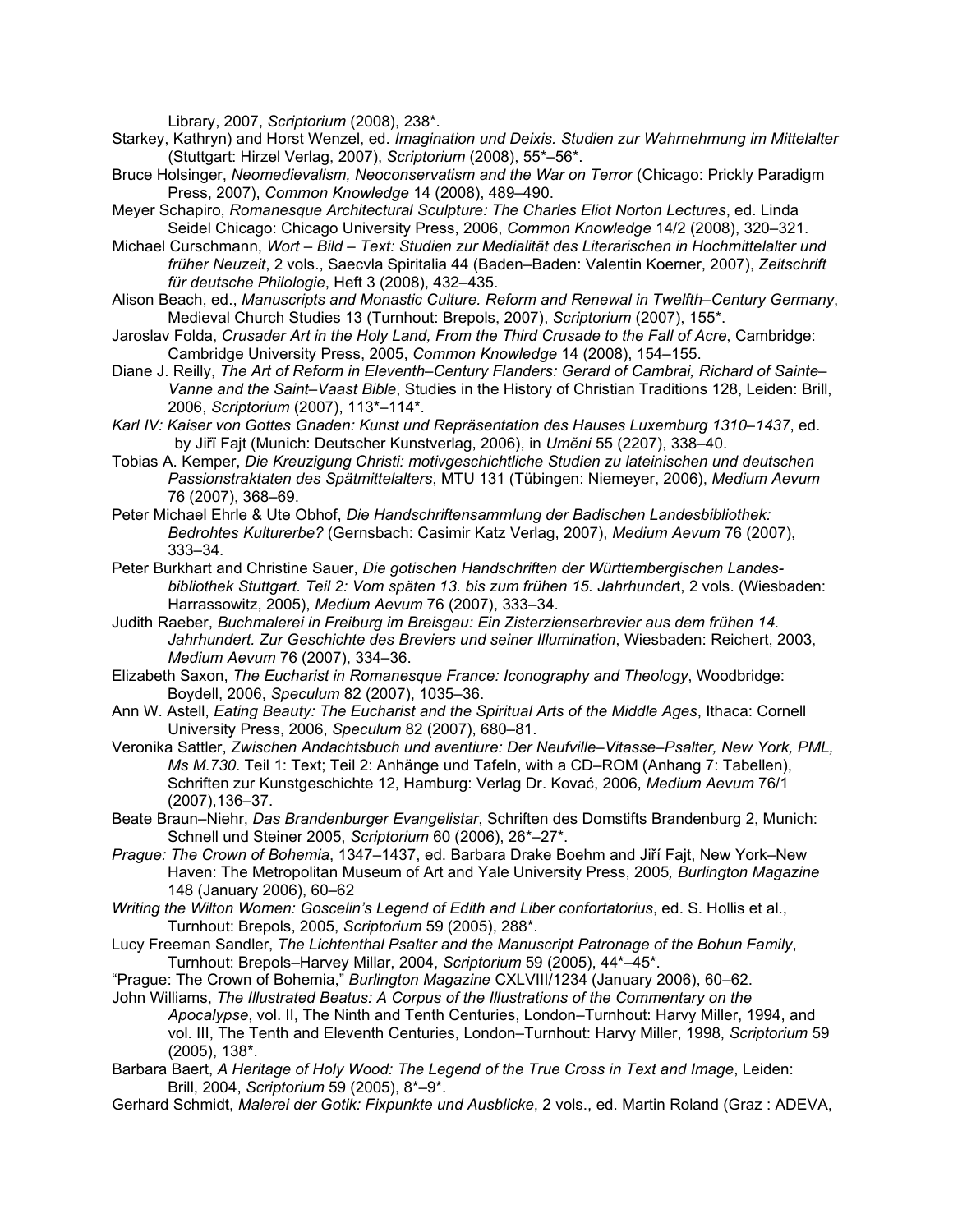2005), *Medium Aevum* 74/2 (2005), 345–46.

- Jenni, U., Theisen, M., Stejskal, K., *Mitteleuropäische Schulen III (ca. 1350–1400). Böhmen – Mähren – Schlesien – Ungarn (mit Ausnahme der Hofwerkstätten Wenzels IV. und deren Umkreis)*, 2 vols., Vienna: Österreichische Akademie der Wissenschaften, 2004, *Scriptorium* 2004/2, 183\*–184\*
- M. Roland, *Die Lilienfelder Concordantiae caritatis. (Stiftsbibliothek Lilienfeld CLi 151)*, Graz: ADEVA, 2002, *Scriptorium* 56 (2002), 524\*.
- F. Eisermann, Stimulus amoris: *Inhalt, lateinische Überlieferung, deutsche Übersetzungen, Rezeption*, Münchener Texte und Untersuchungen zur deutschen Literatur des Mittelalters 118, Tübingen: Niemeyer, 2001, *Scriptorium*, 56 (2002), 311\*.
- *A Treasure House of Books: The Library of Duke August of Brunswick–Wolfenbüttel*, Austellungskataloge der Herzog August Bibliothek 75, Wiesbaden: Harrassowitz, 1998, *Scriptorium* 56 (2002), 2\*.
- Brown, M. P., *The Lindesfarne Gospels: Society, Spirituality and the Scribe*, London: British Library, 2003, *Scriptorium* 2004, 16\*–17\*.
- Williams, J., *The Illustrated Beatus: A Corpus of the Illustrations of the Commentary on the Apocalypse*, vol. IV, The Eleventh and Twelfth Centuries, London–Turnhout: Harvy Miller, 2002, *Scriptorium* 2003/2, 278\*–279\*.
- Williams, J., *The Illustrated Beatus: A Corpus of the Illustrations of the Commentary on the Apocalypse*, vol. V, The Twelfth and Thirteenth Centuries, London–Turnhout: Harvy Miller, 2003, *Scriptorium* 2003/2, 279\*–280\*.
- S. Biernoff, *Sight and Embodiment in the Middle Ages*, Houndmills: Palgrave, 2002, *Speculum* 79 (2004), 133–36.
- *Die Bamberger Apokalypse. Kommentar zur Faksimile–Ausgabe der Handschrift Msc. Bibl. 140 der Staatsbibliothek Bamberg*, ed. Gude Suckale–Redlefsen et al., Luzern: Faksimile–Verlag, 2002, *Scriptorium*, 2003/1, 16\*–17\*.
- C. Heitzmann, "Ganze Bücher von Geschichten": Bibeln aus Niedersachsen, Wolfenbüttel: Herzog August Bibliothek, 2003, *Scriptorium*, 2003/1, 71\*–72\*.
- L. E. Saurma–Jeltsch, *Spätformen mittlelalterliche Buchherstellung: Bilderhandschriften aus der Werkstatt Diebold Laubers in Hagenau*, 2 vols., Wiesbaden: Reichert Verlag, 2001, *Medium Aevum* 72, 162–164.
- *Gotische Buchmalerei aus Westfalen: Choralbcher der Frauenklster Paradiese und Welver bei Soest*, Soester Beiträge 57, ed. Ulrich Löer, Soest: Mocker & Jahn, 1997, *Scriptorium*, 2002/2, 186\*– 187\*.
- S. Seeberg, *Die Illustration im Admonter Nonnenbrevier von1180. Marienkronung und Nonnen frömmigkeit – Die Rolle der Brevierillustration in der Entwicklung von Bildthemen im 12. Jahrhnundert*, Wiesbaden: Reichert Verlag, 2002, *Scriptorium*, 2002/2, 202\*–203\*.
- L. Castelfranchi Vegas, *Europas Kunst um 1000, 950–105*, Regensburg, 2001, *Scriptorium*, 2002/2, 179\*–180\*.
- H. Fillitz, ed., *Früh– und Hochmittelalter*, Geschichte der bildenden Kunst in Österreich 1, Vienna, 1998, *Mediävistik* 13, 2000, 272–74.
- C. Bruins, *Chiara d'Assisi come altera Maria. Le miniature della vita di Santa Chiara nel manoscritto Thennenbach–4 di Karlsruhe*, Iconographia Franciscana 12, Rome, Istituto Storico dei Cappuccini, 1999, *Scriptorium*, 2001/2, 172–74.
- Annette Volfing, *John the Evangelist and Medieval German Writing: Imitating the Inimitable*, Oxford, 2001, *Medium Aevum* 71 (2002), 364–366.
- L. Kendrick, *Animating the Letter: The Figurative Embodiment of Writing from Late Antiquity to the Renaissance*, Columbus, Ohio State University Press, 1999, *Speculum* 76 (2001), 751–53*.*
- M. Egerding, *Die Metaphorik der spätmittelalterlichen Mystik*. Band I. Systematische Untersuchung. Bd II. Bildspender – Bildempfänger – Kontexte: Dokumentation und Interpretation. Paderborn 1997, *Medium Aevum* 70 (2001), 145–47.
- *Hildegard of Bingen. The Context of her Thought and Art* (Warburg Institute Colloquia 4) ed. by C. Burnett & P. Dronke. London, The Warburg Institute, University of London, 1998, *Scriptorium*, 74 (1999), 56\*–57\*.
- M. Carruthers, *The Craft of Thought: Meditation, Rhetoric, and the Making of Images, 400–1200* (Cambridge Studies in Medieval Literature 34), Cambridge, 1998, *Medium Aevum* 68 (1999), 307–09.
- A. Albus, *Die Kunst der Künste. Erinnerungen an die Malerei*, Frankfurt, 1997, *Mediaevistik* 11 (1998),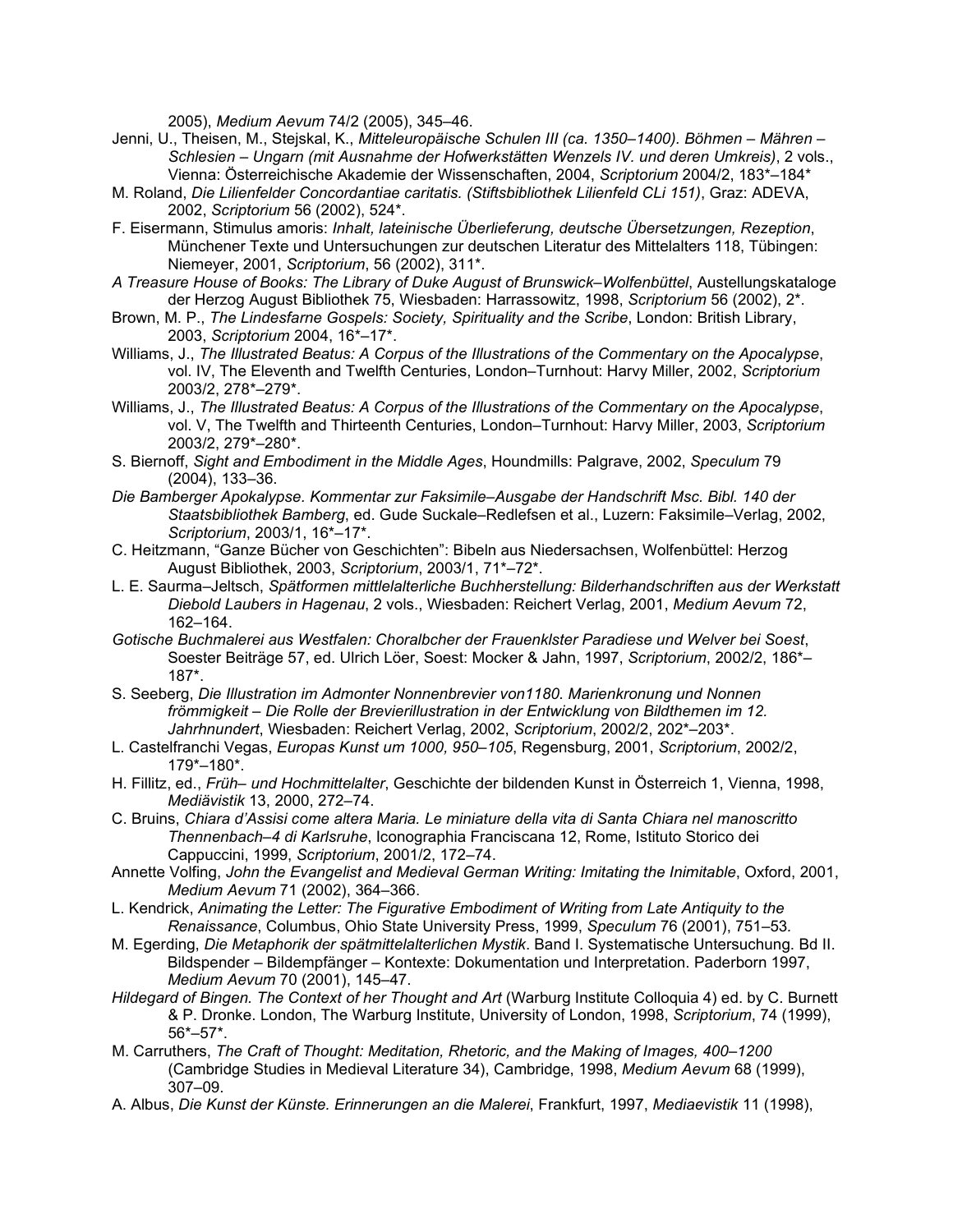415–18.

- A. R. Fingernagel and M. Roland, *Mitteleuropäische Schulen I (ca. 1250–1350)*, Die illuminierten Handschriften un Inkunabeln der Österreichischen Nationalbibliothek, 10, Vienna, 1996, *Medium Aevum* 66 (1997), 309–10.
- B. Cardon, *Manuscripts of the Speculum Humanae Salvationis in the Southern Netherlands (c. 1410 – c. 1470): A Contribution to the Study of the 15th Century Book Illumination and of the Function of Historical Symbolism*, Corpus of Illuminated Manuscripts: Low Country Series, vol. 9, Peeters, Leuven, 1996, *Speculum*, 73 (1998), 818–820.
- *Johannes Molanus, Traité des saintes images*, eds. F. Boespflug, O. Christin, B. Tassel, Paris, 1996, *Medium Aevum* 67 (1998), 121–124.
- V. M. Schmidt, *A Legend and its Image: The Aerial Flight of Alexander the Great in Medieval Art*, Groningen, 1995, in *Mediaevistik*, 10, 1997, 338–341.
- M. Niesner, *Das Speculum humanae Salvationis der Stiftsbibliothek Kremsmünster: Edition der mittelhochdeutschen Versübersetzung und Studien zum Verhältnis von Bild und Text* (Pictura et Poesis 8), Cologne, 1995, *Scriptorium*, 72 (1997), 95\*–96\*.
- R. Helssig, *Die lateinischen und deutschen Handschriften der Universitäts–Bibliothek Leipzig*, Bd. I: Die theologischen Handschriften, Teil 1 (Ms 1–500), Wiesbaden, 1996, *Scriptorium*, 72 (1997), 61\*–62\*.
- G. Suckale–Redlefsen, *Die Handschriften des 12. Jahrhunderts der Staatsbibliothek Bamberg*, Wiesbaden, 1995, *Scriptorium*, 72 (1997), 50\*–51\*.
- A. Cohen–Mushlin, *A Medieval Scriptorium: Sancta Maria Magdalena de Frankendal*, Wiesbaden, 1990, in *Scriptorium*, 72, 1997, 140\*–141\*.
- R. W. Scheller, *Exemplum: Model–Book Drawings and the Practice of Artistic Transmission in the Middle Ages (200 BC–c.1470)*, Amsterdam, 1995, in *Speculum* 72 (1997), 217–219.
- R. Meyer, *Das "St. Katharinentaler Schwesternbuch: Untersuchung, Edition, Kommentar*, Münchener Texte und Untersuchungen zur deutschen Literatur des Mittelalters, 104, Munich, 1995, in: *Medium Aevum* 65 (1996), 170–171.
- J. K. Eberlein, *Miniatur und Arbeit: Das Medium Buchmalerei* (Frankfurt, 1995), in *Scriptorium* (1996), 1, 29\*.
- A. S. Cavallo, *Medieval Tapestries in the Metropolitan Museum of Art*, (New York, 1991) in *Speculum* 71 (1996), 402–404.
- J. M. Robinson, *Syon Abbey: The Library of the Bridgettine Nuns and their Perigrinations after the Reformation* (Roxburghe Club, 1991) in *Speculum* 69 (1994), 246–247.
- J. E. Ziegler, *Sculpture of Compassion: The Pietà and the Beguines in the Southern Low Countries, c.1300–c.1600* (Brussels–Rome, 1992), in *Speculum* 69 (1994), 992–924.
- M. Camille, *Image on the Edge: The Margins of Medieval Art* (London, 1992), in *Art Bulletin* 75 (1993), 319–327.
- C. Donovan, *The de Brailes Hours: Shaping the Book of Hours in Thirteenth–Century Oxford* (Toronto, 1991) in *Speculum* 68 (1993), 1103–1105.
- Y. Zaluska, *L'enluminure et le scriptorium de Cîteaux au XIIe siècle* (Cîteaux, 1989), in *Speculum* 67 (1992), 765–767.
- M. Camille, *The Gothic Idol: Ideology and Image–Making in Medieval Art* (Cambridge, 1989) in *Journal of Religion* 72 (1992), 108–110.
- S. Von Borries–Schulten & A. Butz, *Katalog der illuminierten Handschriften der Württembergischen Landesbibliothek Stuttgart*, Bd. 2, Teil 1–2 *Die Romanischen Handschriften* (Stuttgart, 1987) in *Quaerendo* 20 (1990), 225–231.

## **ADMINISTRATIVE & PROFESSIONAL POSITIONS**

Trier Manuscript Center, 2020–

*Eikón Imago*, Advisory Board, 2018–

John Rylands Research Institute Advisory Board, 2017–

Umění/Art Journal, Institute of Art History of the Czech Academy of Sciences, Editorial Board, 2016– Chair, Advisory Board, Jubiläumsausstellung Klosterkammer 2018, 2016–2018

Pierpont Morgan Library & Museum, Department of Manuscripts, Advisory Board, 2015–

*Zeitschrift für Kunstgeschichte*, Editorial Board, 2015–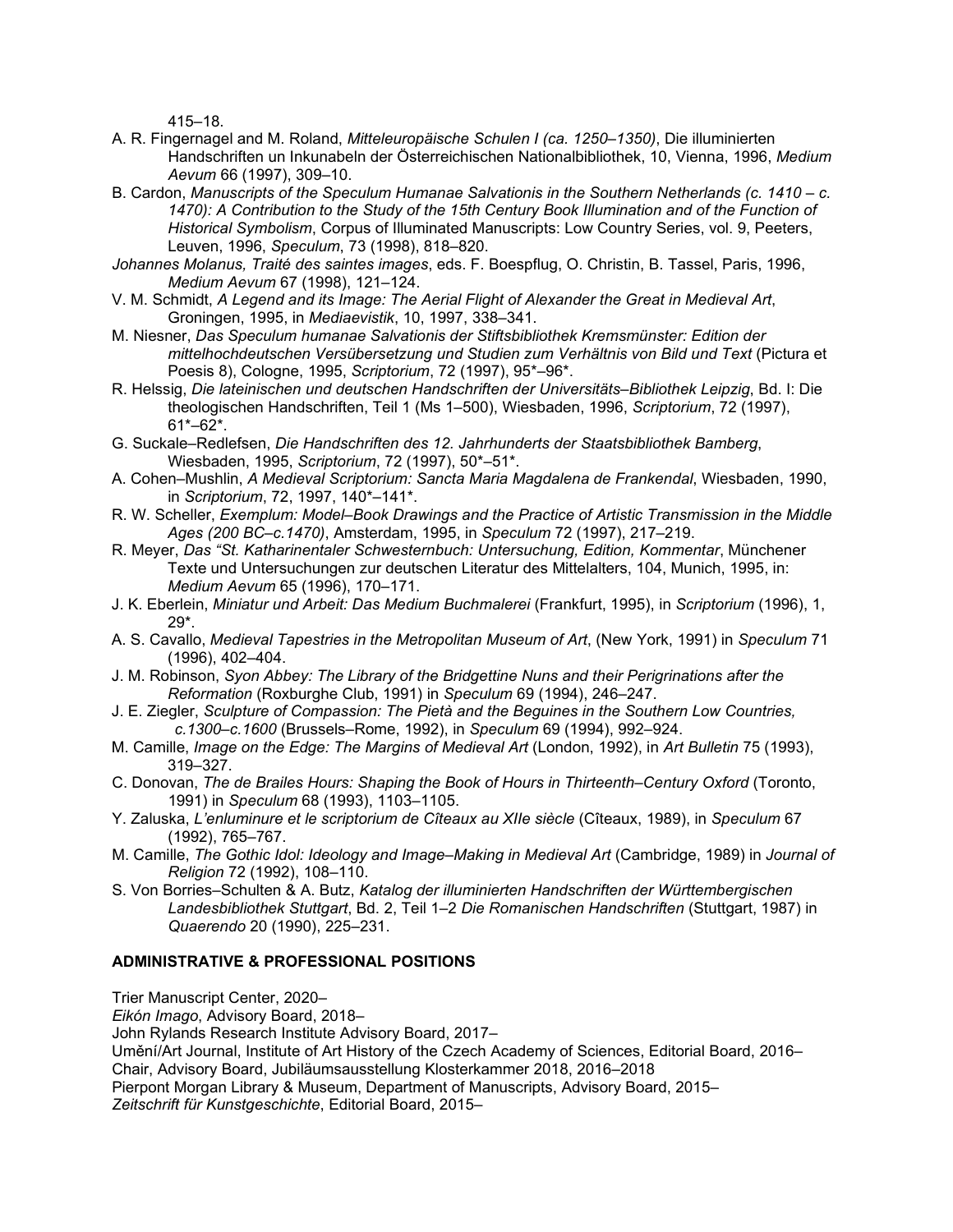*Rivista d'Arte*, Advisory Board, 2014–

Image—Text—Context, series editor, Pontifical Institute of Mediaeval Studies, Toronto, 2012– *Zeitschrift für deutsches Altertum und deutsche Philologie*, Advisory Board, 2011–

TUCEMENS, University of Turku, Finland, Advisory Board, 2011–

Vereinigte Domstifter zu Merseburg und Naumburg und des Kollegiatstifts Zeitz, Landesausstellung "Der Naumburger Meister," 2011: Wissenschaftliche Beirat

American Friends of Chartres, Advisory Board, 2010–2018

Medieval Women: Texts and Contexts (Brepols): Board Member (2010–)

Scientific Committee, Iconology Research Group, Universities of Leuven and Utrecht, 2007–

Advisory Board, Deutschen Handschriftenzentren (German Manuscript Cataloguing Centers), 2006–2013

American Academy in Rome, Rome Prize, Medieval Jury, 2005–2007 (Chair, 2007).

*Kulturtopographie des alemannischen Raums: Texte und Untersuchungen*, co–edited with Nigel Palmer (Oxford) and Hans–Jochen Schiewer (Freiburg i.Br.), De Gruyter, Berlin

Centre International de Codicologie, Bibliothèque Royale Albert Ier, Brussels Elected member, 2001– Centre de Recherches en Histoire de l'Art pour l'Europe du Nord – ARTES – de l'Université de Lille 3,

Advisory Board, 2001–2003.

Advisory Board, Katalog der deutschsprachigen illustrierten Handschriften des Mittelalters, Bayerische Akademie der Wissenschaften, 2001–

National Committee for the History of Art, 2001–2004

Medieval Academy of America Fellow, elected 2001; Councillor, 1996–1999

*Res: Anthropology and Aesthetics*, Contributing Editor, 2000–; Editorial Advisory Board, 1999–

Matrix (Website on history of female monasticism in the Middle Ages), Advisory Board, 1997–

*New Medieval Literatures*, Oxford University Press, Advisory Board, 1996–2004

Paris, Bibliothèque Nationale, *Conseil scientifique* for Catalogue of German Illuminated Manuscripts, 1995–2004.

College Art Association, *Art Bulletin*, Advisory Board, 1995–1998

International Center of Medieval Art, The Cloisters, Advisory Board, 1995–1998

Millard Meiss Publications Committee, College Art Association, 1993–1999; Chair 1996–1999

## **Harvard University**

Vice President, Phi Beta Kappa, Harvard University, 2017–2018 Co-Chair, Mirador/IIIF Working Group, 2016– Library Advisory Council (2011–2014) FAS Library Committee (2004–2014) Director of Undergraduate Studies (Head Tutor), History of Art & Architecture, (2002–2004, 2005) Core Curriculum Committee (2005–2009) University Library Committee (2001–2008) Educational Planning and Policy Committee (2002–2003) Standing Committee for Medieval Studies (2001–); Chair, (2008–2012) Co–Chair, Medieval Seminar (2003–2012) Standing Committee for Study of Religion (2005–2009) Executive Committee of the Center for Jewish Studies (2008–) Provostial Committee for the Arts & Humanities, Chair (2007–2009; 2012–) Fulbright Grants Evaluation Committee (2006–2012) Chair, Library Advisory Group (2010) FAS Screening Committee (2010–2011) FAS Faculty Council (2010–2013)

## **Reader/Consultant**

Cambridge University Press Columbia University Press Cornell University Press Dumbarton Oaks, Harvard University Harvard University Press Oxford University Press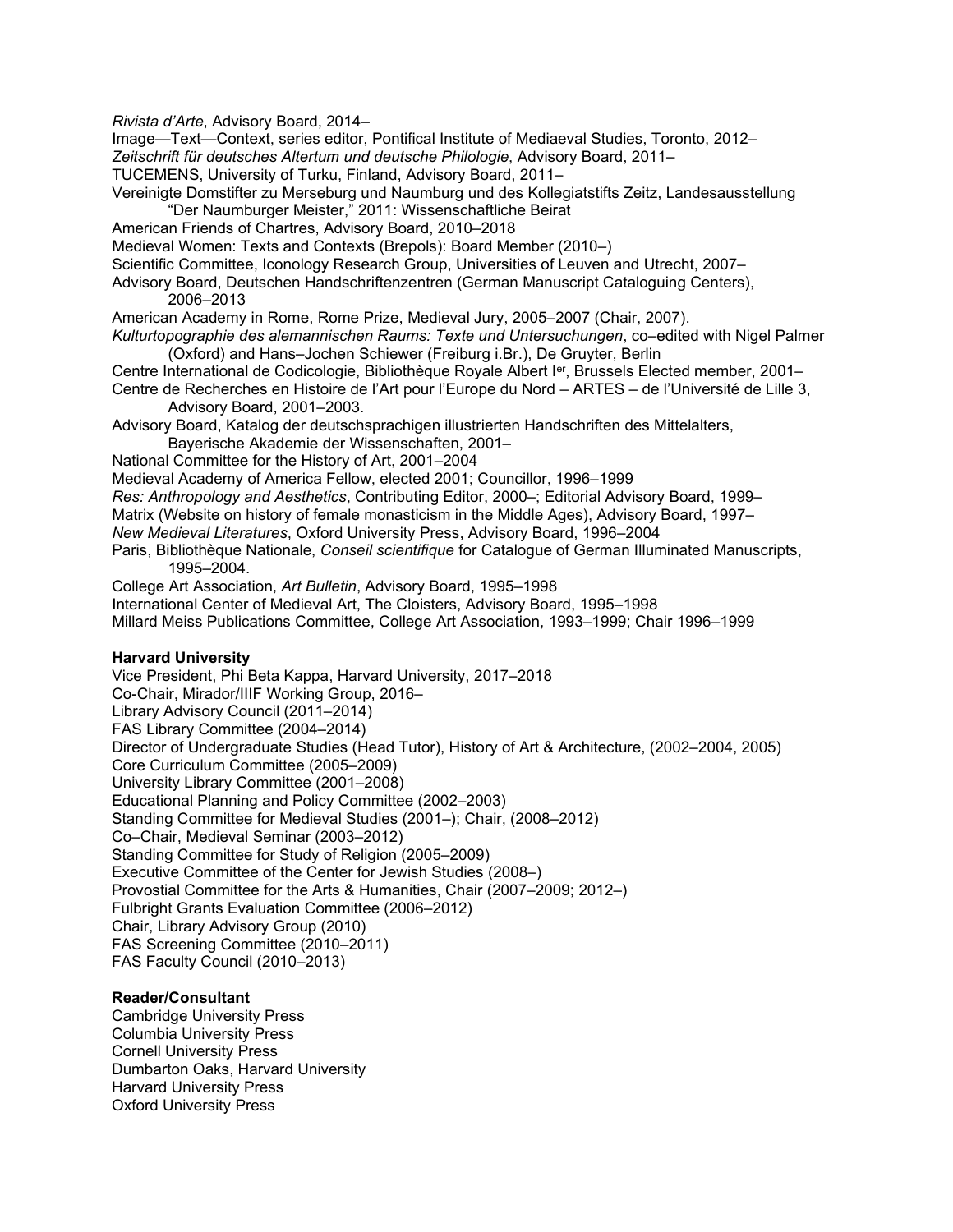Pennsylvania State University Press Princeton University Press Stanford University Press SUNY Press, Binghampton University of California Press University of Chicago Press University of Michigan Press University of Pennsylvania Press University of Toronto Press Wernersche Verlagsgesellschaft, Worms Yale University Press Zone Books *Art Bulletin Florilegium Gesta Ons Geestelijk Erf Renaissance Quarterly Speculum Viator*

## **Grant Reviewer/Program Evaluator**

The Royal Academy and Belgium, "Laureate of the Royal Academy of Belgium: Class of the Arts," Referee, 2006 Alexander–von–Humboldt Foundation American Academy in Berlin American Academy in Rome (Rome Prize; Chair of Selection Committee) American Philosophical Society Austrian Science Fund Autonome Provinz Bolzen–Südtirol (Bildungsförderung, Universität und Forschung) Deutsche Forschungsgemeinschaft European Research Council German–Israeli Foundation for Scientific Research and Development Getty Grant Program J. Paul Getty Postdoctoral Fellowships in the History of Art and the Humanities Guggenheim Fellowship Program Institute for Advanced Study (NEH Fellowships) Institut Universitaire de France Israel Science Foundation National Humanities Center, 1999– Swiss National Science Foundation Université Charles–de–Gaulle Lille 3

### **Thesis Examiner**

La Trobe University, Australia Columbia University Courtauld Institute, London

#### **Dissertations Supervised**

Francisco Prado–Vilar, "In the Shadow of the Gothic Idol: The *Cantigas de Santa María* and the Imagery of Love and Conversion" (2002)

- Benjamin Paul, "The Plague, Turks, and Divine Wrath: Tintoretto's Representation of the Apocalyptic Woman" (2003)
- Amanda Luyster, "Courtly Art far from Court: The Family Saint–Floret, Representation and Romance" (2003)
- Sarah Carrig Bond, "Studies of the Romanesque Sculpture of Saint–Pierre de Mozac in Auvergne: Location and Meaning" (2003).